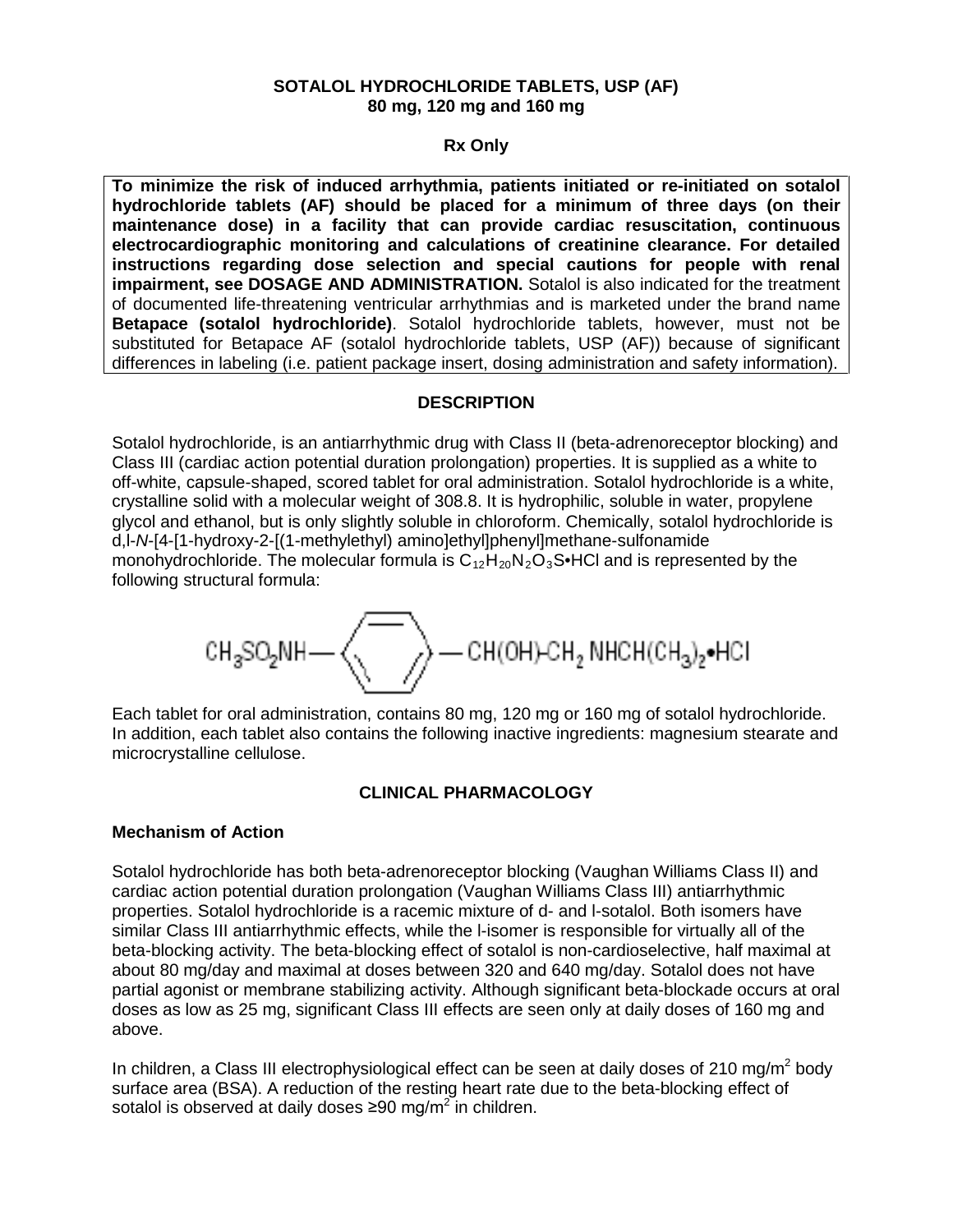# **Electrophysiology**

Sotalol hydrochloride prolongs the plateau phase of the cardiac action potential in the isolated myocyte, as well as in isolated tissue preparations of ventricular or atrial muscle (Class III activity). In intact animals it slows heart rate, decreases AV nodal conduction and increases the refractory periods of atrial and ventricular muscle and conduction tissue.

In man, the Class II (beta-blockade) electrophysiological effects of sotalol are manifested by increased sinus cycle length (slowed heart rate), decreased AV nodal conduction and increased AV nodal refractoriness. The Class III electrophysiological effects in man include prolongation of the atrial and ventricular monophasic action potentials, and effective refractory period prolongation of atrial muscle, ventricular muscle, and atrio-ventricular accessory pathways (where present) in both the anterograde and retrograde directions. With oral doses of 160 to 640 mg/day, the surface ECG shows dose-related mean increases of 40 to 100 msec in QT and 10 to 40 msec in  $QT_c$ . In a study of patients with atrial fibrillation (AFIB)/flutter (AFIB/AFL) receiving three different oral doses of sotalol hydrochloride (AF) given q12h (or q24h in patients with a reduced creatinine clearance), mean increases in QT intervals measured from 12-lead ECGs of 25 msec, 40 msec and 54 msec were found in the 80 mg, 120 mg, and 160 mg dose groups, respectively. (See **WARNINGS** for description of relationship between QT<sub>c</sub> and Torsade de Pointes type arrhythmias.) No significant alteration in QRS interval is observed.

In a small study (n=25) of patients with implanted defibrillators treated concurrently with sotalol, the average defibrillatory threshold was 6 joules (range 2 to 15 joules) compared to a mean of 16 joules for a non-randomized comparative group primarily receiving amiodarone.

In a dose-response trial comparing three dose levels of sotalol hydrochloride (AF), 80 mg, 120 mg, and 160 mg with placebo given q12h (or q24h in patients with a reduced renal creatinine clearance) for the prevention of recurrence of symptomatic atrial fibrillation (AFIB)/flutter (AFL), the mean ventricular rate during recurrence of AFIB/AFL was 125, 107, 110 and 99 beats/min in the placebo, 80 mg, 120 mg and 160 mg dose groups, respectively (p <0.017 for each sotalol dose group versus placebo). In another placebo controlled trial in which sotalol hydrochloride (AF) was titrated to a dose between 160 and 320 mg/day in patients with chronic AFIB, the mean ventricular rate during recurrence of AFIB was 107 and 84 beats/min in the placebo and sotalol hydrochloride (AF) groups, respectively (p <0.001).

Twenty-five children in an unblinded, multicenter trial with supraventricular (SVT) and/or ventricular (VT) tachyarrhythmias, aged between 3 days and 12 years (mostly neonates and infants), received an ascending titration regimen with daily doses of 30, 90 and 210 mg/m<sup>2</sup> with dosing every 8 hours for a total of 9 doses. During steady-state, the respective average increases above baseline of the  $\text{QT}_{c}$  interval, in msec (%), were 2(+1%), 14(+4%) and 29(+7%) msec at the 3 dose levels. The respective mean maximum increases above baseline of the  $QT<sub>c</sub>$ interval, in msec  $(\%)$ , were  $23(+6\%)$ ,  $36(+9\%)$  and  $55(+14\%)$  msec at the 3 dose levels. The steady-state percent increases in the RR interval were 3, 9 and 12%. The smallest children (BSA<0.33 m<sup>2</sup>) showed a tendency for larger Class III effects ( $\Delta$ QT<sub>c</sub>) and an increased frequency of prolongations of the  $QT<sub>c</sub>$  interval as compared with the larger children (BSA≥0.33  $\text{m}^2$ ). The beta-blocking effects also tended to be greater in the smaller children (BSA<0.33 m<sup>2</sup>). Both the Class III and beta-blocking effects of sotalol were linearly related with the plasma concentrations.

# **Hemodynamics**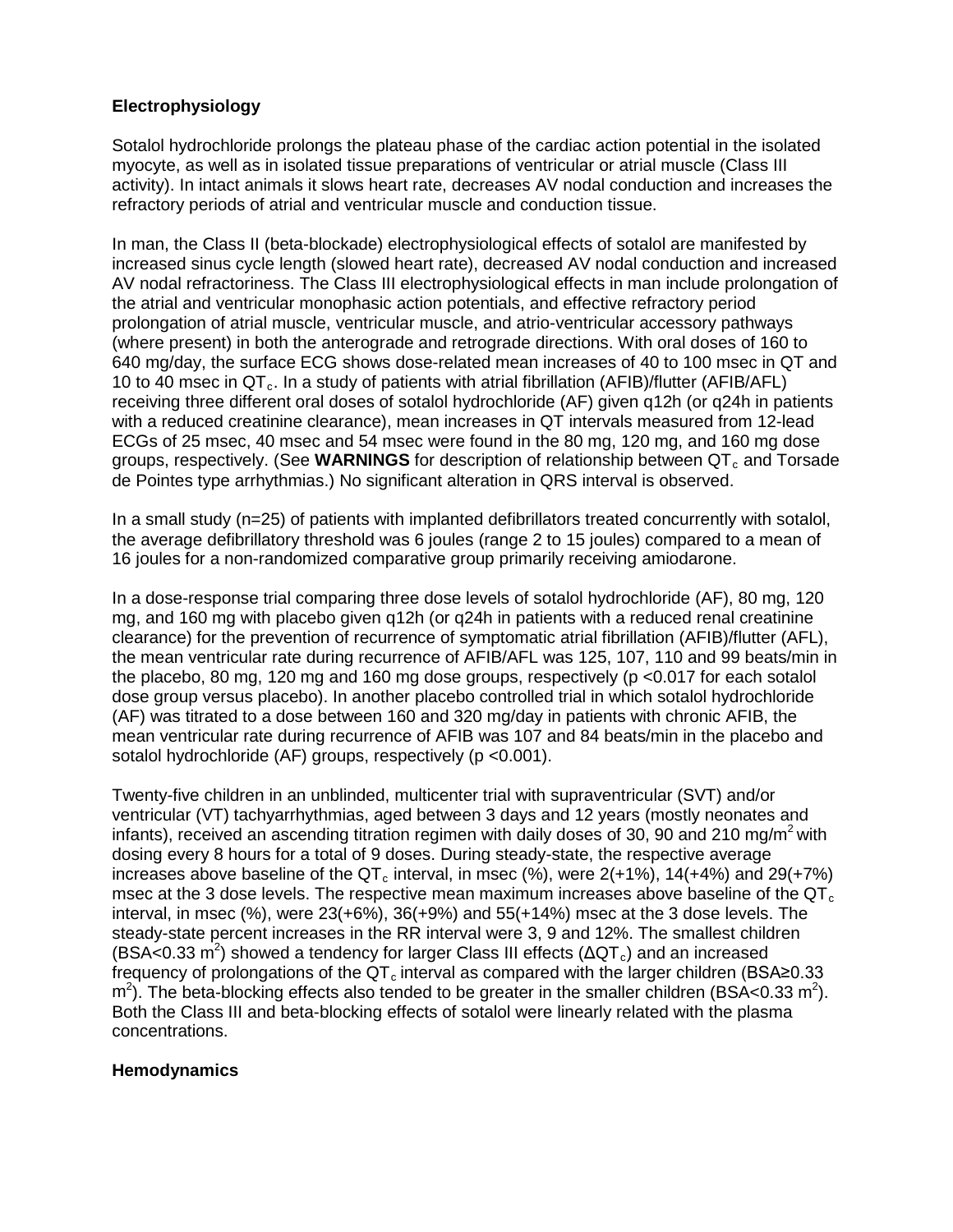In a study of systemic hemodynamic function measured invasively in 12 patients with a mean LV ejection fraction of 37% and ventricular tachycardia (9 sustained and 3 non-sustained), a median dose of 160 mg twice daily of sotalol produced a 28% reduction in heart rate and a 24% decrease in cardiac index at 2 hours post dosing at steady-state. Concurrently, systemic vascular resistance and stroke volume showed non-significant increases of 25% and 8%, respectively. Pulmonary capillary wedge pressure increased significantly from 6.4 mmHg to 11.8 mmHg in the 11 patients who completed the study. One patient was discontinued because of worsening congestive heart failure. Mean arterial pressure, mean pulmonary artery pressure and stroke work index did not significantly change. Exercise and isoproterenol induced tachycardia are antagonized by sotalol, and total peripheral resistance increases by a small amount.

In hypertensive patients, sotalol produces significant reductions in both systolic and diastolic blood pressures. Although sotalol is usually well-tolerated hemodynamically, caution should be exercised in patients with marginal cardiac compensation as deterioration in cardiac performance may occur. (See **WARNINGS, Congestive Heart Failure.**)

# **Clinical Studies**

### *Prolongation of Time to Recurrence of Symptomatic Atrial Fibrillation/Flutter*

Sotalol hydrochloride (AF) has been studied in patients with symptomatic AFIB/AFL in two principal studies, one in patients with primarily paroxysmal AFIB/AFL, the other in patients with primarily chronic AFIB.

In one study, a U.S. multicenter, randomized, placebo-controlled, double-blind, dose-response trial of patients with symptomatic primarily paroxysmal AFIB/AFL, three fixed dose levels of sotalol hydrochloride (AF) (80 mg, 120 mg and 160 mg) twice daily and placebo were compared in 253 patients. In patients with reduced creatinine clearance (40 to 60 mL/min) the same doses were given once daily. Patients were not randomized for the following reasons: QT >450 msec; creatinine clearance <40 mL/min; intolerance to beta-blockers; bradycardia-tachycardia syndrome in the absence of an implanted pacemaker; AFIB/AFL was asymptomatic or was associated with syncope, embolic CVA or TIA; acute myocardial infarction within the previous 2 months; congestive heart failure; bronchial asthma or other contraindications to beta-blocker therapy; receiving potassium losing diuretics without potassium replacement or without concurrent use of ACE-inhibitors; uncorrected hypokalemia (serum potassium <3.5 meq/L) or hypomagnesemia (serum magnesium <1.5 meq/L); received chronic oral amiodarone therapy for >1 month within previous 12 weeks; congenital or acquired long QT syndromes; history of Torsade de Pointes with other antiarrhythmic agents which increase the duration of ventricular repolarization; sinus rate <50 bpm during waking hours; unstable angina pectoris; receiving treatment with other drugs that prolong the QT interval; and AFIB/AFL associated with the Wolff-Parkinson-White (WPW) syndrome. If the QT interval increased to ≥520 msec (or JT ≥430 msec if QRS >100 msec) the drug was discontinued. The patient population in this trial was 64% male, and the mean age was 62 years. No structural heart disease was present in 43% of the patients. Doses were administered once daily in 20% of the patients because of reduced creatinine clearance.

Sotalol hydrochloride (AF) was shown to prolong the time to the first symptomatic, ECGdocumented recurrence of AFIB/AFL, as well as to reduce the risk of such recurrence at both 6 and 12 months. The 120 mg dose was more effective than 80 mg, but 160 mg did not appear to have an added benefit. Note that these doses were given twice or once daily, depending on renal function. The results are shown in Figure 1 and Tables 1 and 2.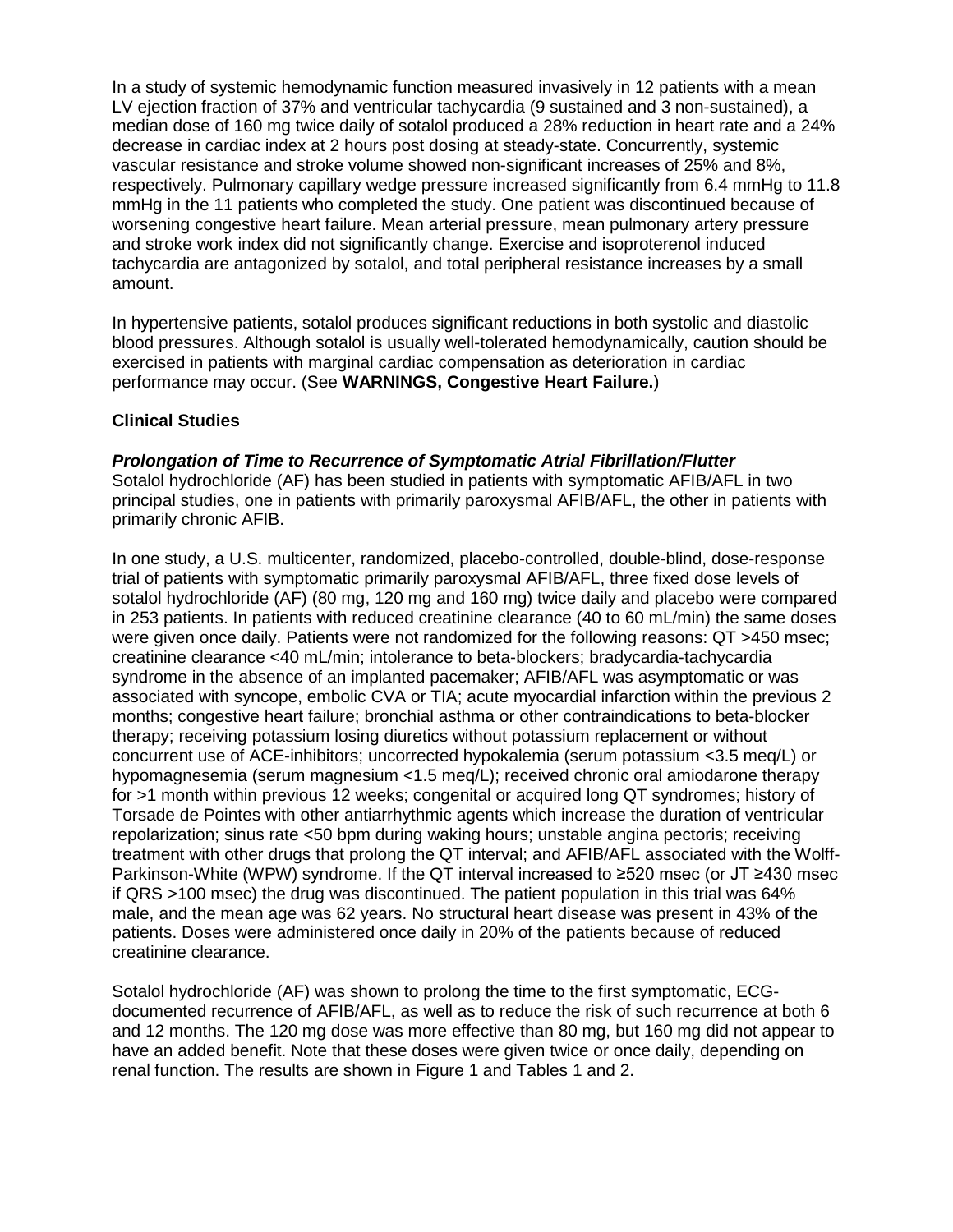**Figure 1 Study 1 – Time to First ECG-Documented Recurrence of Symptomatic AFIB/AFL Since Randomization**



**Table 1 Study 1 - Patient Status at 12 Months**

| <b></b> .<br>$\sim$ 1 GeV III Status at 12 MS IIIIS                 |            |                                 |          |        |
|---------------------------------------------------------------------|------------|---------------------------------|----------|--------|
|                                                                     |            | Sotalol Hydrochloride (AF) Dose |          |        |
|                                                                     | Placebo    | 80 mg                           | $120$ mg | 160 mg |
| Randomized                                                          | 69         | 59                              | 63       | 62     |
| On treatment in NSR at 12<br>months without recurrence <sup>a</sup> | <b>23%</b> | <b>22%</b>                      | 29%      | 23%    |
| Recurrence <sup>a,b</sup>                                           | 67%        | 58%                             | 49%      | 42%    |
| D/C for AEs                                                         | 6%         | 12%                             | 18%      | 29%    |

a Symptomatic AFIB/AFL

**b Efficacy endpoint of Study 1: study treatment stopped** 

Please note that columns do not add up to 100% due to discontinuations (D/C) for "other" reasons.

**Table 2 Study 1 - Median Time to Recurrence of Symptomatic AFIB/AFL and Relative Risk (vs. Placebo) at 12 Months**

|                           | Sotalol Hydrochloride (AF) Dose |           |           |           |
|---------------------------|---------------------------------|-----------|-----------|-----------|
|                           | Placebo                         | 80 mg     | $120$ mg  | $160$ mg  |
| p-value vs placebo        |                                 | $p=0.325$ | $p=0.018$ | $p=0.029$ |
| Relative Risk (RR) to     |                                 |           |           |           |
| placebo                   |                                 | 0.81      | 0.59      | 0.59      |
| Median time to recurrence |                                 |           |           |           |
| (days)                    | 27                              | 106       | 229       | 175       |

Discontinuation because of adverse events was dose related.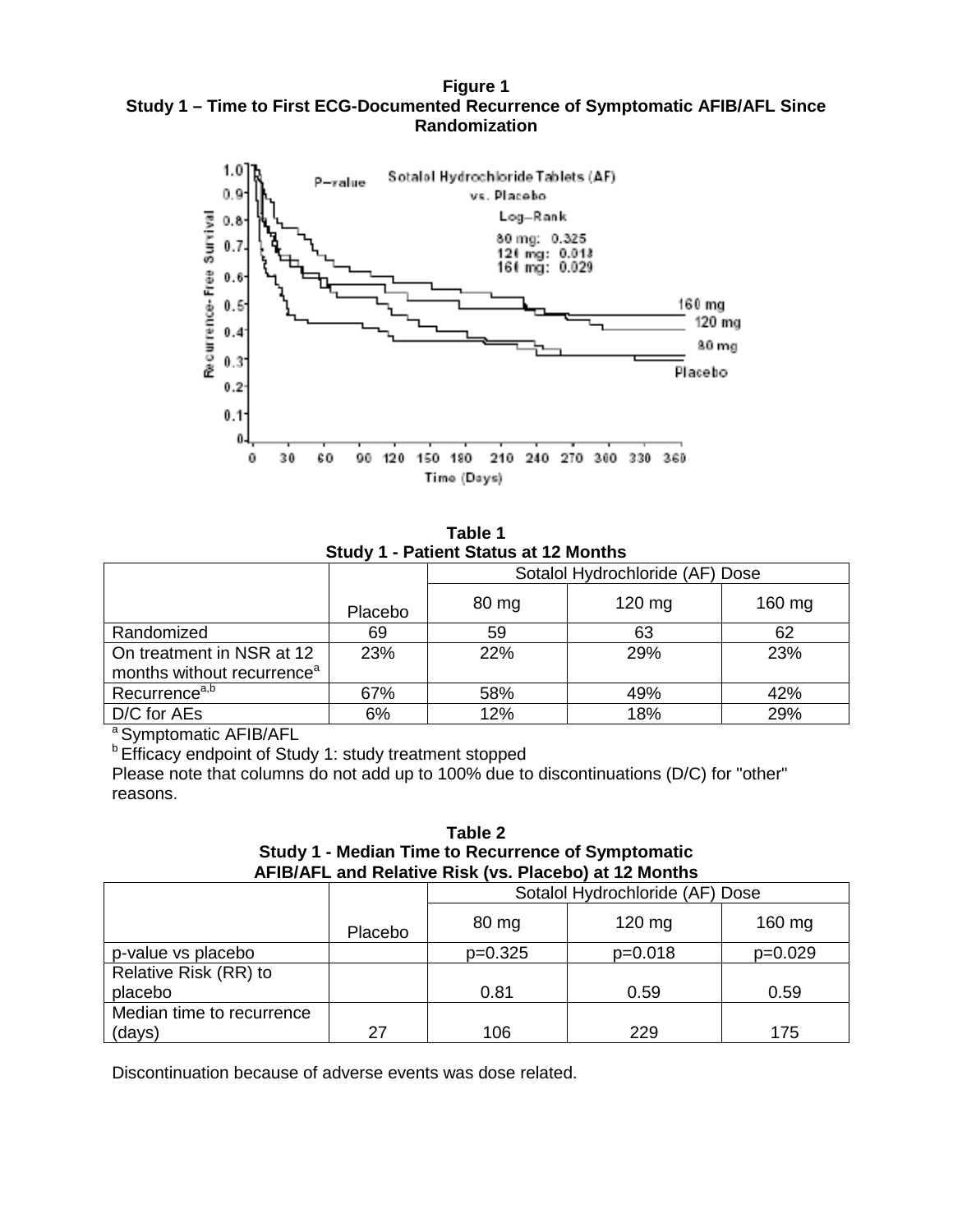In a second multicenter, randomized, placebo-controlled, double-blind study of 6 months duration in 232 patients with chronic AFIB, sotalol hydrochloride (AF) was titrated over a dose range from 80 mg/day to 320 mg/day. The patient population of this trial was 70% male with a mean age of 65 years. Structural heart disease was present in 49% of the patients. All patients had chronic AFIB for >2 weeks but <1 year at entry with a mean duration of 4.1 months. Patients were excluded if they had significant electrolyte imbalance,  $QT<sub>c</sub> >460$  msec,  $QRS >140$ msec, any degree of AV block or functioning pacemaker, uncompensated cardiac failure, asthma, significant renal disease (estimated creatinine clearance <50 mL/min), heart rate <50 bpm, myocardial infarction or open heart surgery in past 2 months, unstable angina, infective endocarditis, active pericarditis or myocarditis, ≥3 DC cardioversions in the past, medications that prolonged QT interval, and previous amiodarone treatment. After successful cardioversion patients were randomized to receive placebo (n=114) or sotalol hydrochloride (AF) (n=118), at a starting dose of 80 mg twice daily. If the initial dose was not tolerated it was decreased to 80 mg once daily, but if it was tolerated it was increased to 160 mg twice daily. During the maintenance period 67% of treated patients received a dose of 160 mg twice daily, and the remainder received doses of 80 mg once daily (17%) and 80 mg twice daily (16%).

Figure 2 and Tables 3 and 4 show the results of the trial. There was a longer time to ECGdocumented recurrence of AFIB and a reduced risk of recurrence at 6 months compared to placebo.

**Figure 2: Study 2 – Time to First ECG – Documented recurrence of Symptomatic AFIB/AFL/Death since Randomization**



**Table 3: Study 2 - Patient Status at 6 Months**

|                                        | Sotalol Hydrochloride (AF) | Placebo |
|----------------------------------------|----------------------------|---------|
| Randomized                             | 118                        | 114     |
| On treatment in NSR at 6               |                            |         |
| months without recurrence <sup>a</sup> | 45%                        | 29%     |
| Recurrence <sup>a,b</sup>              | 49%                        | 67%     |
| D/C for AEs                            | 6%                         | 3%      |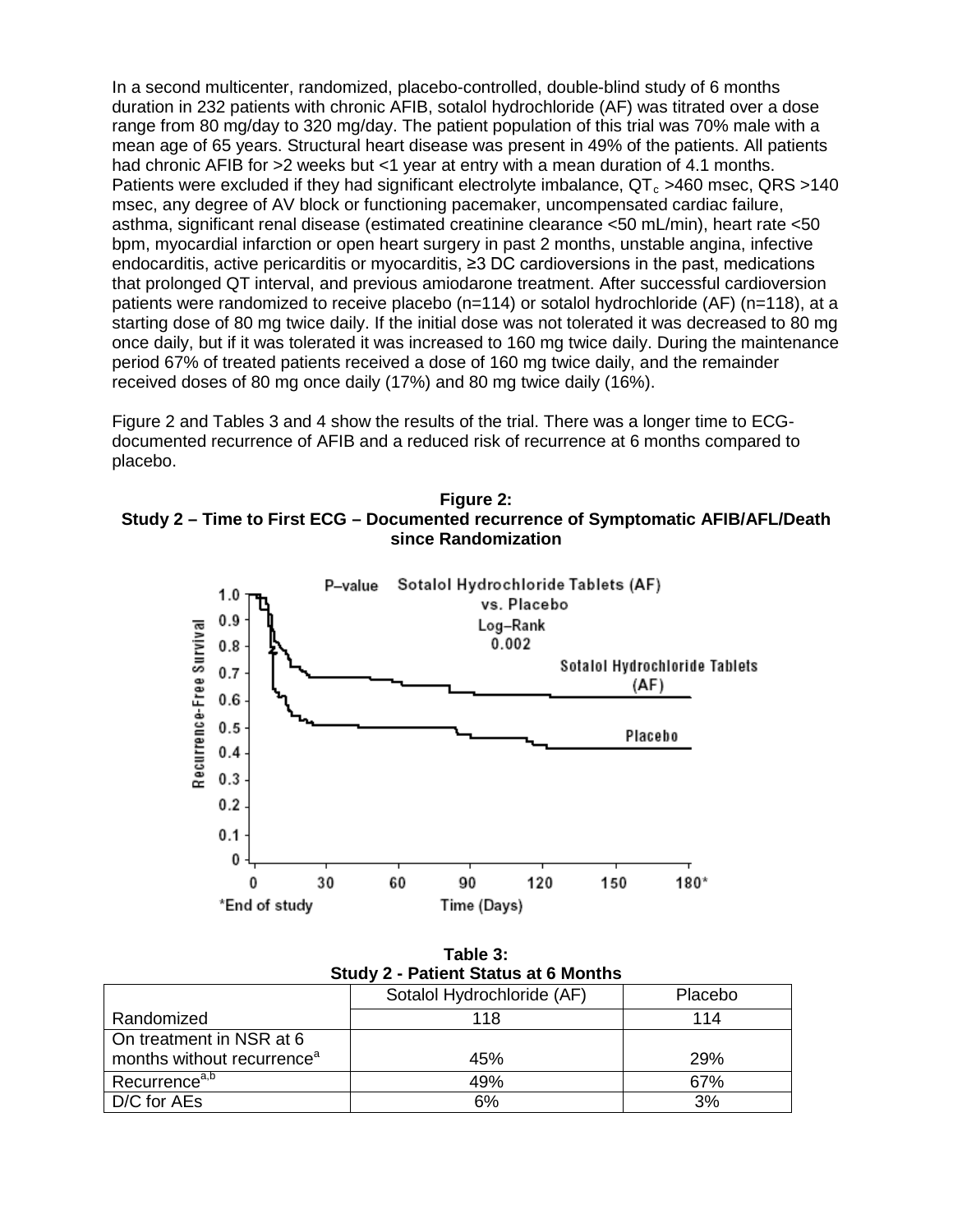| $\sim$         |  |
|----------------|--|
| - - -<br>Deall |  |

<sup>a</sup> Symptomatic or asymptomatic AFIB/AFL

**b** Efficacy endpoint of Study 2; study treatment stopped

| Table 4                                                    |  |  |  |
|------------------------------------------------------------|--|--|--|
| Study 2 - Median Time to Recurrence of Symptomatic         |  |  |  |
| AFIB/AFL/Death and Relative Risk (vs. Placebo) at 6 Months |  |  |  |

|                                  | Sotalol Hydrochloride (AF) | <b>Placebo</b> |
|----------------------------------|----------------------------|----------------|
| p-value vs placebo               | $p=0.002$                  |                |
| Relative Risk (RR) to placebo    | 0.55                       |                |
| Median time to recurrence (days) | >180                       | 44             |

# *Safety in Patients with Structural Heart Disease*

In a multicenter double-blind randomized study reported by D. Julian et al, the effect of sotalol 320 mg once daily was compared with that of placebo in 1456 patients (randomized 3:2, sotalol to placebo) surviving an acute myocardial infarction (MI). Treatment was started 5 to 14 days after infarction. Patients were followed for 12 months. The mortality rate was 7.3% in the sotalol group and 8.9% in the placebo group, not a statistically significant difference. Although the results do not show evidence of a benefit of sotalol in this population, they do not show an added risk in post MI patients receiving sotalol.

### **Pharmacokinetics**

In healthy subjects, the oral bioavailability of sotalol is 90 to 100%. After oral administration, peak plasma concentrations are reached in 2.5 to 4 hours, and steady-state plasma concentrations are attained within 2 to 3 days (i.e., after 5 to 6 doses when administered twice daily). Over the dosage range 160 to 640 mg/day sotalol displays dose proportionality with respect to plasma concentrations. Distribution occurs to a central (plasma) and to a peripheral compartment, with a mean elimination half-life of 12 hours. Dosing every 12 hours results in trough plasma concentrations, which are approximately one-half of those at peak.

Sotalol does not bind to plasma proteins and is not metabolized. Sotalol shows very little intersubject variability in plasma levels. The pharmacokinetics of the d and l enantiomers of sotalol are essentially identical. Sotalol crosses the blood brain barrier poorly. Excretion is predominantly via the kidney in the unchanged form, and therefore lower doses are necessary in conditions of renal impairment (see **DOSAGE AND ADMINISTRATION**). Age per se does not significantly alter the pharmacokinetics of sotalol, but impaired renal function in geriatric patients can increase the terminal elimination half-life, resulting in increased drug accumulation. The absorption of sotalol was reduced by approximately 20% compared to fasting when it was administered with a standard meal. Since sotalol is not subject to first-pass metabolism, patients with hepatic impairment show no alteration in clearance of sotalol.

The combined analysis of two unblinded, multicenter trials (a single dose and a multiple dose study) with 59 children, aged between 3 days and 12 years, showed the pharmacokinetics of sotalol to be first order. A daily dose of 30 mg/ $m<sup>2</sup>$  of sotalol was administered in the single dose study and daily doses of 30, 90 and 210 mg/ $\overline{m}^2$  were administered g8h in the multi-dose study. After rapid absorption with peak levels occurring on average between 2 to 3 hours following administration, sotalol was eliminated with a mean half-life of 9.5 hours. Steady-state was reached after 1 to 2 days. The average peak to trough concentration ratio was 2. BSA was the most important covariate and more relevant than age for the pharmacokinetics of sotalol. The smallest children (BSA<0.33 m<sup>2</sup>) exhibited a greater drug exposure (+59%) than the larger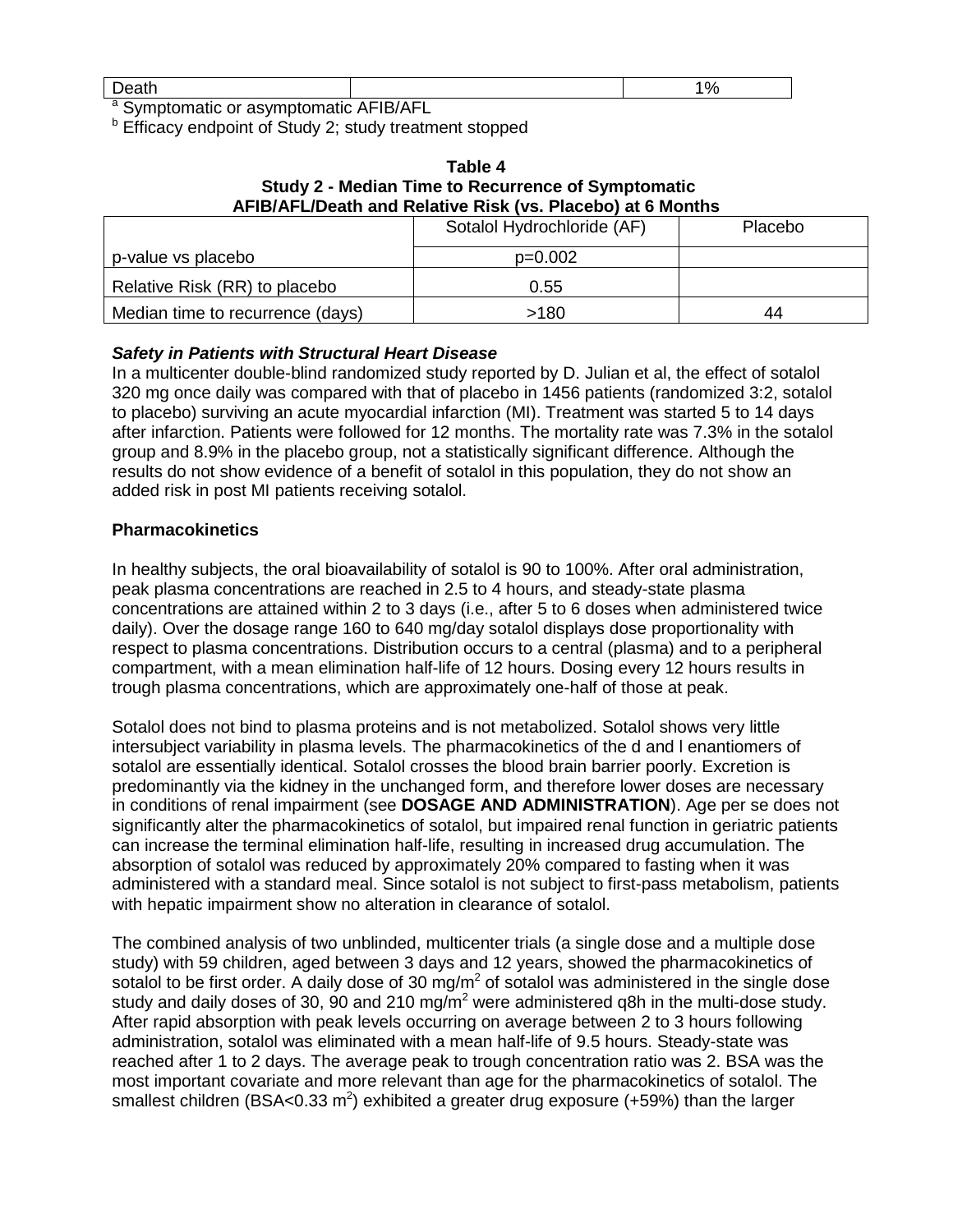children who showed a uniform drug concentration profile. The intersubject variation for oral clearance was 22%.

# **INDICATIONS AND USAGE**

Sotalol hydrochloride tablets, USP (AF) are indicated for the maintenance of normal sinus rhythm [delay in time to recurrence of atrial fibrillation/atrial flutter (AFIB/AFL)] in patients with symptomatic AFIB/AFL who are currently in sinus rhythm. Because sotalol hydrochloride tablets, USP (AF) can cause life-threatening ventricular arrhythmias, it should be reserved for patients in whom AFIB/AFL is highly symptomatic. Patients with paroxysmal AFIB whose AFIB/AFL that is easily reversed (by Valsalva maneuver, for example) should usually not be given sotalol hydrochloride tablets, USP (AF) (see **WARNINGS**).

In general, antiarrhythmic therapy for AFIB/AFL aims to prolong the time in normal sinus rhythm. Recurrence is expected in some patients (see **CLINICAL STUDIES**).

Sotalol is also indicated for the treatment of documented life-threatening ventricular arrhythmias and is marketed under the brand name **Betapace (sotalol hydrochloride)**. Sotalol hydrochloride tablets, however, must not be substituted for Betapace AF (sotalol hydrochloride tablets, USP (AF) because of significant differences in labeling (i.e. patient package insert, dosing administration and safety information).

# **CONTRAINDICATIONS**

Sotalol hydrochloride is contraindicated in patients with sinus bradycardia (<50 bpm during waking hours), sick sinus syndrome or second and third degree AV block (unless a functioning pacemaker is present), congenital or acquired long QT syndromes, baseline QT interval >450 msec, cardiogenic shock, uncontrolled heart failure, hypokalemia (<4 mEq/L), creatinine clearance <40 mL/min, bronchial asthma and previous evidence of hypersensitivity to sotalol.

#### **WARNINGS**

### **Ventricular Arrhythmia**

**Sotalol (AF) can cause serious ventricular arrhythmias, primarily Torsade de Pointes (TdP) type ventricular tachycardia, a polymorphic ventricular tachycardia associated with QT interval prolongation. QT interval prolongation is directly related to the dose of sotalol (AF). Factors such as reduced creatinine clearance, gender (female) and larger doses increase the risk of TdP. The risk of TdP can be reduced by adjustment of the sotalol (AF) dose according to creatinine clearance and by monitoring the ECG for excessive increases in the QT interval.**

**Treatment with sotalol (AF) must therefore be started only in patients observed for a minimum of three days on their maintenance dose in a facility that can provide electrocardiographic monitoring and in the presence of personnel trained in the management of serious ventricular arrhythmias. Calculation of the creatinine clearance must precede administration of the first dose of sotalol (AF). For detailed instructions regarding dose selection, see DOSAGE AND ADMINISTRATION.**

### **Proarrhythmia in Atrial Fibrillation/Atrial Flutter Patients**

In eight controlled trials of patients with AFIB/AFL and other supraventricular arrhythmias (N=659) there were four cases of Torsade de Pointes reported (0.6%) during the controlled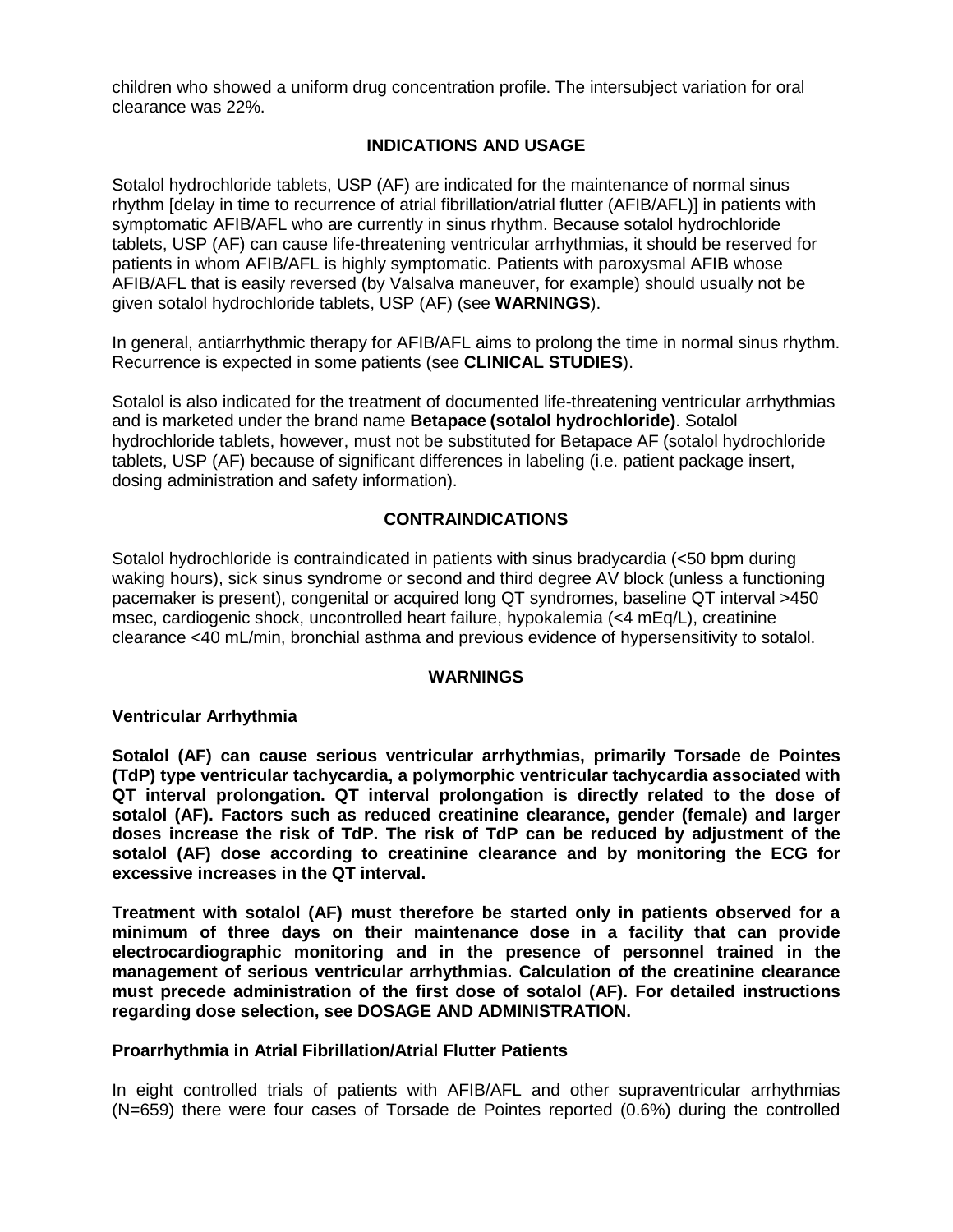phase of treatment with sotalol (AF). The incidence of Torsade de Pointes was significantly lower in those patients receiving total daily doses of 320 mg or less (0.3%), as summarized in Table 5 below. Both patients who had Torsade de Pointes in the group receiving >320 mg/day were receiving 640 mg/day. In the group receiving ≤320 mg daily, one case of TdP occurred at a daily dose of 320 mg on day 4 of treatment and one case occurred on a daily dose of 160 mg on day 1 of treatment.

| Table 5                                                      |
|--------------------------------------------------------------|
| Incidence of Torsade de Pointes in Controlled Trials of AFIB |
| and Other Supraventricular Arrhythmias                       |

| Sotalol Hydrochloride (AF) Daily Dose |                       |                       |                          |                          |                      |  |
|---------------------------------------|-----------------------|-----------------------|--------------------------|--------------------------|----------------------|--|
|                                       | Any Dose<br>$(N=659)$ | >320 mg/day<br>(N=62) | ≤320 mg/day<br>$(N=597)$ | ≤240 mg/day<br>$(N=340)$ | Placebo<br>$(N=358)$ |  |
|                                       |                       |                       |                          |                          |                      |  |
|                                       | $n(\%)$               | $n\frac{9}{6}$        | $n\frac{9}{6}$           | $n\frac{9}{6}$           | $n\frac{9}{6}$       |  |
| Torsade de<br><b>Pointes</b>          | 4(0.6%)               | $2(3.2\%)$            | $2(0.3\%)$               | $1(0.3\%)$               |                      |  |

Prolongation of the QT interval is dose related, increasing from baseline an average of 25, 40, and 50 msec in the 80, 120, and 160 mg groups, respectively, in the clinical dose-response study. In this clinical trial sotalol (AF) treatment was not initiated if the QT interval was greater than 450 msec and during therapy the dose was reduced or discontinued if the QT interval was ≥520 msec.

Experience in patients with ventricular arrhythmias is also pertinent to the risk of Torsade de Pointes in patients with AFIB/AFL (see below).

# **Proarrhythmia in Ventricular Arrhythmia Patients [**see **Sotalol Hydrochloride Package Insert]**

In patients with a history of sustained ventricular tachycardia, the incidence of Torsade de Pointes during sotalol treatment was 4% and worsened VT in about 1%; in patients with other less serious ventricular arrhythmias the incidence of Torsade de Pointes was 1% and new or worsened VT in about 0.7%. Additionally, in approximately 1% of patients, deaths were considered possibly drug related; such cases, although difficult to evaluate, may have been associated with proarrhythmic events.

Torsade de Pointes arrhythmias in patients with VT/VF were dose related, as was the prolongation of  $QT(QT_c)$  interval, as shown in Table 6 below.

| Interval by Dose For Patients With Sustained VT/VF |                                 |              |  |  |
|----------------------------------------------------|---------------------------------|--------------|--|--|
| Daily Dose                                         | Incidence of Torsade de Pointes | Mean $QTc$ * |  |  |
| (mg)                                               |                                 | (msec)       |  |  |
| 80                                                 | 0(69)                           | 463 (17)     |  |  |
| 160                                                | 0.5(832)                        | 467 (181)    |  |  |
| 320                                                | 1.6(835)                        | 473 (344)    |  |  |
| 480                                                | 4.4 (459)                       | 483 (234)    |  |  |
| 640                                                | 3.7(324)                        | 490 (185)    |  |  |
| >640                                               | 5.8(103)                        | 512 (62)     |  |  |
|                                                    |                                 |              |  |  |

**Table 6** Percent Incidence of Torsade de Pointes and Mean QT<sub>c</sub>

( ) Number of patients assessed

\* highest on-therapy value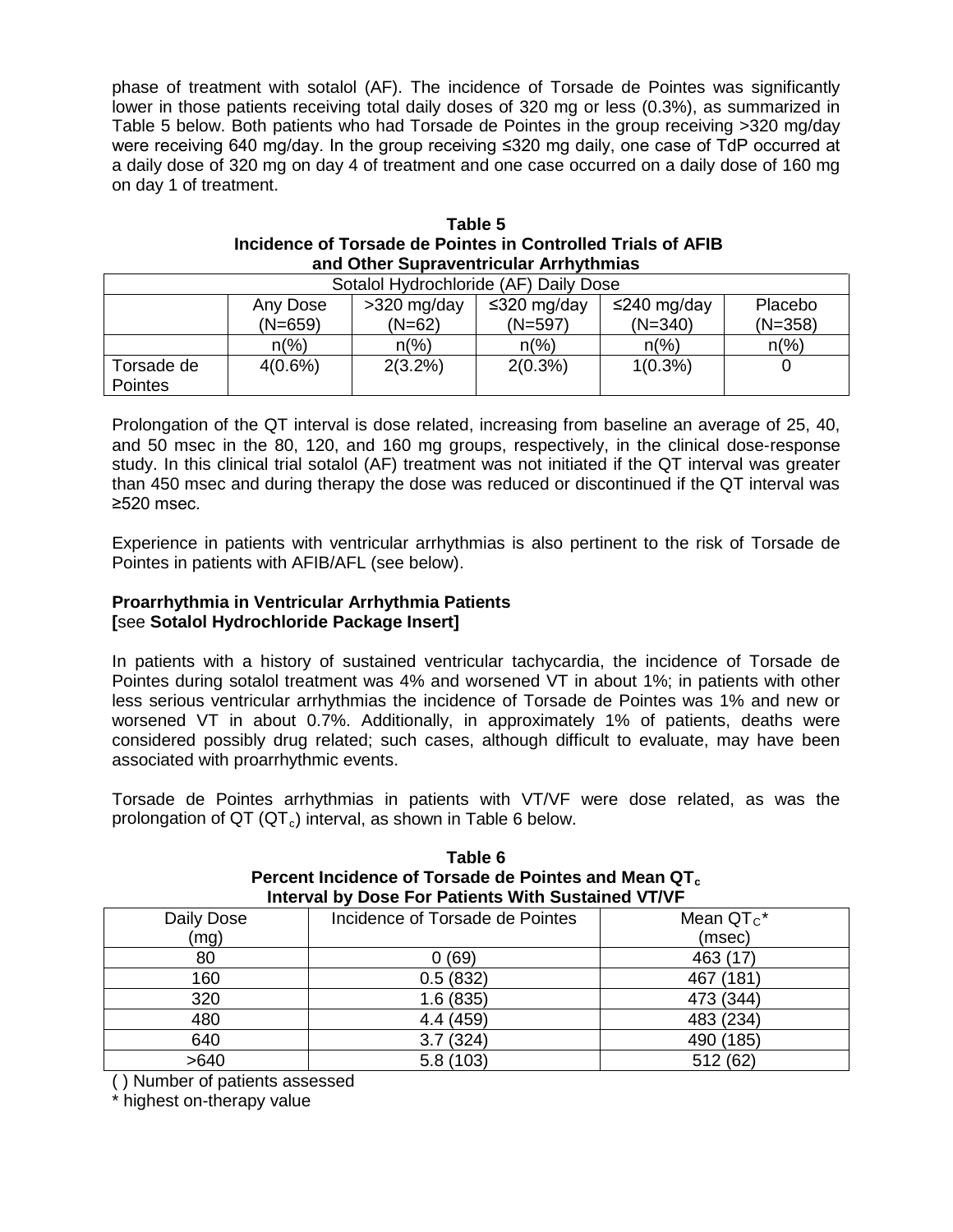Table 7 below relates the incidence of Torsade de Pointes to on-therapy  $QT_c$  and change in  $QT<sub>c</sub>$  from baseline. It should be noted, however, that the highest on therapy  $QT<sub>c</sub>$  was in many cases the one obtained at the time of the Torsade de Pointes event, so that the table overstates the predictive value of a high  $QT<sub>c</sub>$ .

| <b>Torsade de Pointes</b> |                           |                 |                           |  |  |  |
|---------------------------|---------------------------|-----------------|---------------------------|--|--|--|
| On-Therapy                | Incidence of              | Change in $QTc$ | Incidence of              |  |  |  |
| $QTc$ Interval            | <b>Torsade de Pointes</b> | Interval From   | <b>Torsade de Pointes</b> |  |  |  |
| (msec)                    |                           | Baseline (msec) |                           |  |  |  |
| less than 500             | 1.3% (1787)               | less than 65    | 1.6% (1516)               |  |  |  |
| 500 to 525                | $3.4\%$ (236)             | 65 to 80        | $3.2\%$ (158)             |  |  |  |
| 525 to 550                | 5.6% (125)                | 80 to 100       | 4.1% (146)                |  |  |  |
| >550                      | 10.8% (157)               | 100 to 130      | $5.2\%$ (115)             |  |  |  |
|                           |                           | >130            | $7.1\%$ (99)              |  |  |  |

| Table 7                                                        |
|----------------------------------------------------------------|
| Relationship Between QT <sub>c</sub> Interval Prolongation and |
| <b>Torsade de Pointes</b>                                      |

( ) Number of patients assessed

In addition to dose and presence of sustained VT, other risk factors for Torsade de Pointes were gender (females had a higher incidence), excessive prolongation of the  $QT<sub>c</sub>$  interval and history of cardiomegaly or congestive heart failure. Patients with sustained ventricular tachycardia and a history of congestive heart failure appear to have the highest risk for serious proarrhythmia (7%). Of the ventricular arrhythmia patients experiencing Torsade de Pointes, approximately two-thirds spontaneously reverted to their baseline rhythm. The others were either converted electrically (D/C cardioversion or overdrive pacing) or treated with other drugs (see **OVERDOSAGE**). It is not possible to determine whether some sudden deaths represented episodes of Torsade de Pointes, but in some instances sudden death did follow a documented episode of Torsade de Pointes. Although sotalol therapy was discontinued in most patients experiencing Torsade de Pointes, 17% were continued on a lower dose.

# **Use with Drugs that Prolong QT Interval and Antiarrhythmic Agents**

The use of sotalol (AF) in conjunction with other drugs that prolong the QT interval has not been studied and is not recommended. Such drugs include many antiarrhythmics, some phenothiazines, bepridil, tricyclic antidepressants, and certain oral macrolides. Class I or Class III antiarrhythmic agents should be withheld for at least three half-lives prior to dosing with sotalol (AF). In clinical trials, sotalol (AF) was not administered to patients previously treated with oral amiodarone for >1 month in the previous three months. Class Ia antiarrhythmic drugs, such as disopyramide, quinidine and procainamide and other Class III drugs (e.g., amiodarone) are not recommended as concomitant therapy with sotalol (AF), because of their potential to prolong refractoriness (see **WARNINGS**). There is only limited experience with the concomitant use of Class Ib or Ic antiarrhythmics.

# **Congestive Heart Failure**

Sympathetic stimulation is necessary in supporting circulatory function in congestive heart failure, and beta-blockade carries the potential hazard of further depressing myocardial contractility and precipitating more severe failure. In patients who have heart failure controlled by digitalis and/or diuretics, sotalol (AF) should be administered cautiously. Both digitalis and sotalol slow AV conduction. As with all beta-blockers, caution is advised when initiating therapy in patients with any evidence of left ventricular dysfunction. In a pooled data base of four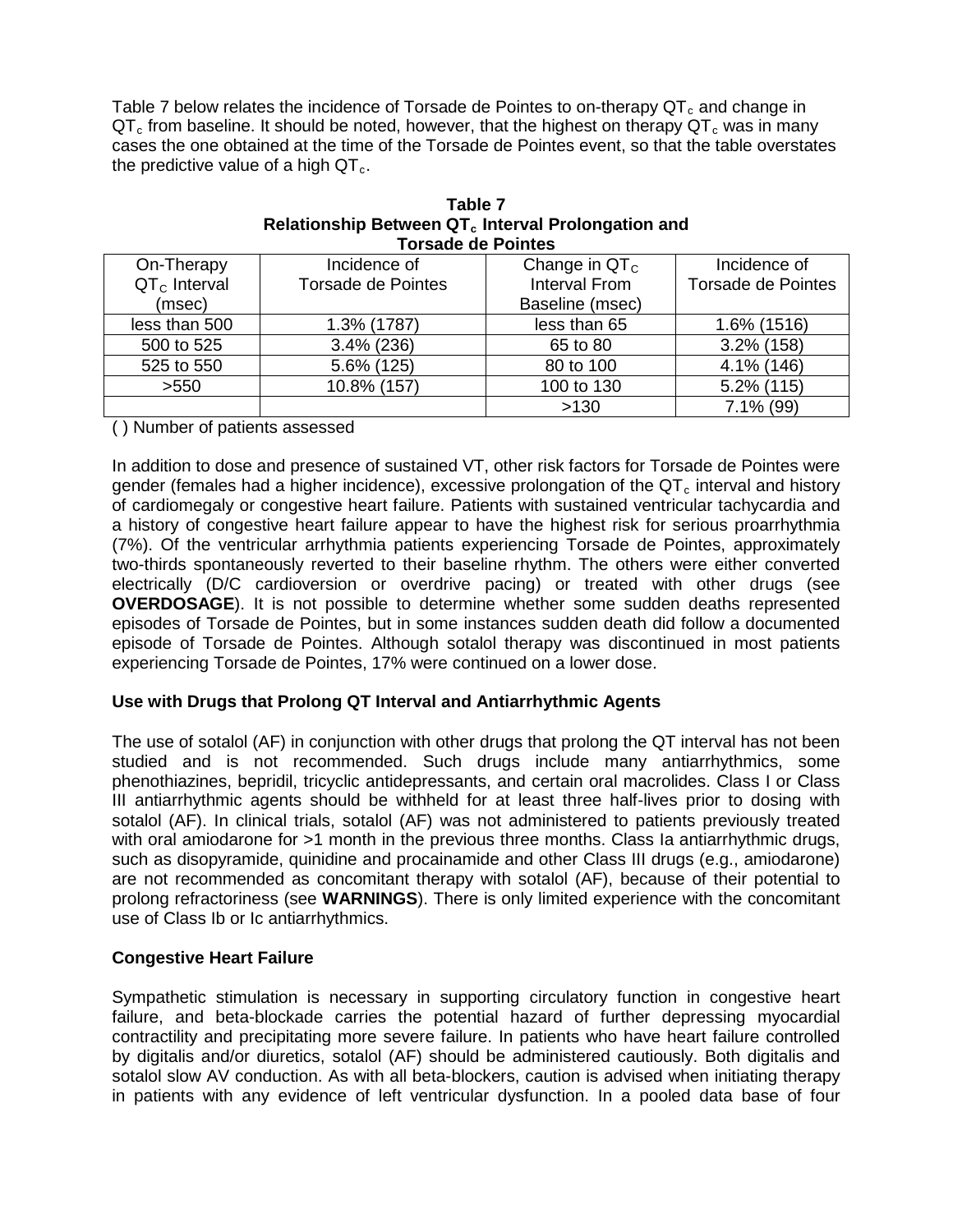placebo-controlled AFIB/AFL and PSVT studies, new or worsening CHF occurred during therapy with sotalol (AF) in 5 (1.2%) of 415 patients. In these studies patients with uncontrolled heart failure were excluded (i.e., NYHA Functional Classes III or IV). In other premarketing sotalol studies, new or worsened congestive heart failure (CHF) occurred in 3.3% (n=3257) of patients and led to discontinuation in approximately 1% of patients receiving sotalol. The incidence was higher in patients presenting with sustained ventricular tachycardia/fibrillation (4.6%, n=1363), or a prior history of heart failure (7.3%, n=696). Based on a life-table analysis, the one-year incidence of new or worsened CHF was 3% in patients without a prior history and 10% in patients with a prior history of CHF. NYHA Classification was also closely associated to the incidence of new or worsened heart failure while receiving sotalol (1.8% in 1395 Class I patients, 4.9% in 1254 Class II patients and 6.1% in 278 Class III or IV patients).

# **Electrolyte Disturbances**

Sotalol (AF) should not be used in patients with hypokalemia or hypomagnesemia prior to correction of imbalance, as these conditions can exaggerate the degree of QT prolongation, and increase the potential for Torsade de Pointes. Special attention should be given to electrolyte and acid-base balance in patients experiencing severe or prolonged diarrhea or patients receiving concomitant diuretic drugs.

# **Bradycardia/Heart Block**

The incidence of bradycardia (as determined by the investigators) in the supraventricular arrhythmia population treated with sotalol (AF) ( $N = 415$ ) was 13%, and led to discontinuation in 2.4% of patients. Bradycardia itself increases the risk of Torsade de Pointes.

### **Recent Acute MI**

Sotalol has been used in a controlled trial following an acute myocardial infarction without evidence of increased mortality (see *Safety in Patients with Structural Heart Disease*). Although specific studies of its use in treating atrial arrhythmias after infarction have not been conducted, the usual precautions regarding heart failure, avoidance of hypokalemia, bradycardia or prolonged QT interval apply.

### **The following warnings are related to the beta-blocking activity of sotalol AF.**

### *Abrupt Withdrawal*

Hypersensitivity to catecholamines has been observed in patients withdrawn from beta-blocker therapy. Occasional cases of exacerbation of angina pectoris, arrhythmias and, in some cases, myocardial infarction have been reported after abrupt discontinuation of beta-blocker therapy. Therefore, it is prudent when discontinuing chronically administered sotalol (AF), particularly in patients with ischemic heart disease, to carefully monitor the patient and consider the temporary use of an alternate beta-blocker if appropriate. If possible, the dosage of sotalol (AF) should be gradually reduced over a period of one to two weeks. If angina or acute coronary insufficiency develops, appropriate therapy should be instituted promptly. Patients should be warned against interruption or discontinuation of therapy without the physician's advice. Because coronary artery disease is common and may be unrecognized in patients receiving sotalol (AF), abrupt discontinuation in patients with arrhythmias may unmask latent coronary insufficiency.

### **Non-Allergic Bronchospasm (e.g., chronic bronchitis and emphysema)**

**PATIENTS WITH BRONCHOSPASTIC DISEASES SHOULD IN GENERAL NOT RECEIVE BETA-BLOCKERS.** It is prudent, if sotalol hydrochloride (AF) is to be administered, to use the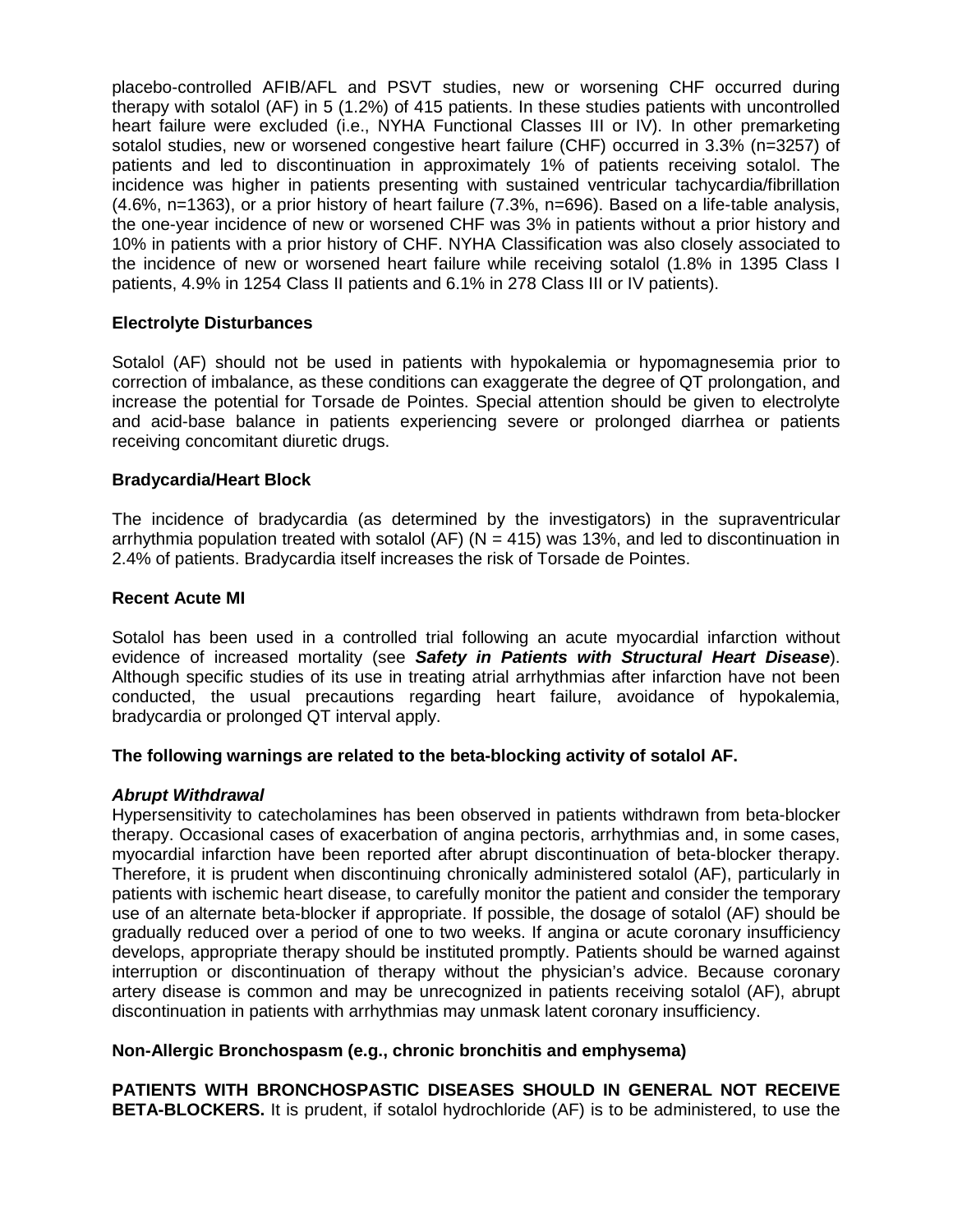smallest effective dose, so that inhibition of bronchodilation produced by endogenous or exogenous catecholamine stimulation of beta<sub>2</sub> receptors may be minimized.

### *Anaphylaxis*

While taking beta-blockers, patients with a history of anaphylactic reaction to a variety of allergens may have a more severe reaction on repeated challenge, either accidental, diagnostic or therapeutic. Such patients may be unresponsive to the usual doses of epinephrine used to treat the allergic reaction.

### *Major Surgery*

Chronically administered beta-blocking therapy should not be routinely withdrawn prior to major surgery; however, the impaired ability of the heart to respond to reflex adrenergic stimuli may augment the risks of general anesthesia and surgical procedures.

#### *Diabetes*

In patients with diabetes (especially labile diabetes) or with a history of episodes of spontaneous hypoglycemia, sotalol (AF) should be given with caution since beta-blockade may mask some important premonitory signs of acute hypoglycemia; e.g., tachycardia.

### *Sick Sinus Syndrome*

Sotalol (AF) should be used only with extreme caution in patients with sick sinus syndrome associated with symptomatic arrhythmias, because it may cause sinus bradycardia, sinus pauses or sinus arrest. In patients with AFIB and sinus node dysfunction, the risk of Torsade de Pointes with sotalol (AF) therapy is increased, especially after cardioversion. Bradycardia following cardioversion in these patients is associated with  $QT<sub>c</sub>$  interval prolongation which is augmented due to the reverse use dependence of the Class III effects of sotalol (AF). Patients with AFIB/AFL associated with the sick sinus syndrome may be treated with sotalol (AF) if they have an implanted pacemaker for control of bradycardia symptoms.

### *Thyrotoxicosis*

Beta-blockade may mask certain clinical signs (e.g., tachycardia) of hyperthyroidism. Patients suspected of developing thyrotoxicosis should be managed carefully to avoid abrupt withdrawal of beta-blockade which might be followed by an exacerbation of symptoms of hyperthyroidism, including thyroid storm. The beta-blocking effects of sotalol (AF) may be useful in controlling heart rate in AFIB associated with thyrotoxicosis but no study has been conducted to evaluate this.

### **PRECAUTIONS**

#### **Renal Impairment**

**Sotalol hydrochloride (AF) is eliminated principally via the kidneys through glomerular filtration and to a small degree by tubular secretion. There is a direct relationship between renal function, as measured by serum creatinine or creatinine clearance, and the elimination rate of sotalol hydrochloride (AF). Guidance for dosing in conditions of renal impairment can be found under DOSAGE AND ADMINISTRATION.**

#### **Information for Patients**

Please refer to the patient package insert.

**Prior to initiation of sotalol (AF) therapy, the patient should be advised to read the patient package insert and reread it each time therapy is renewed. The patient should be fully**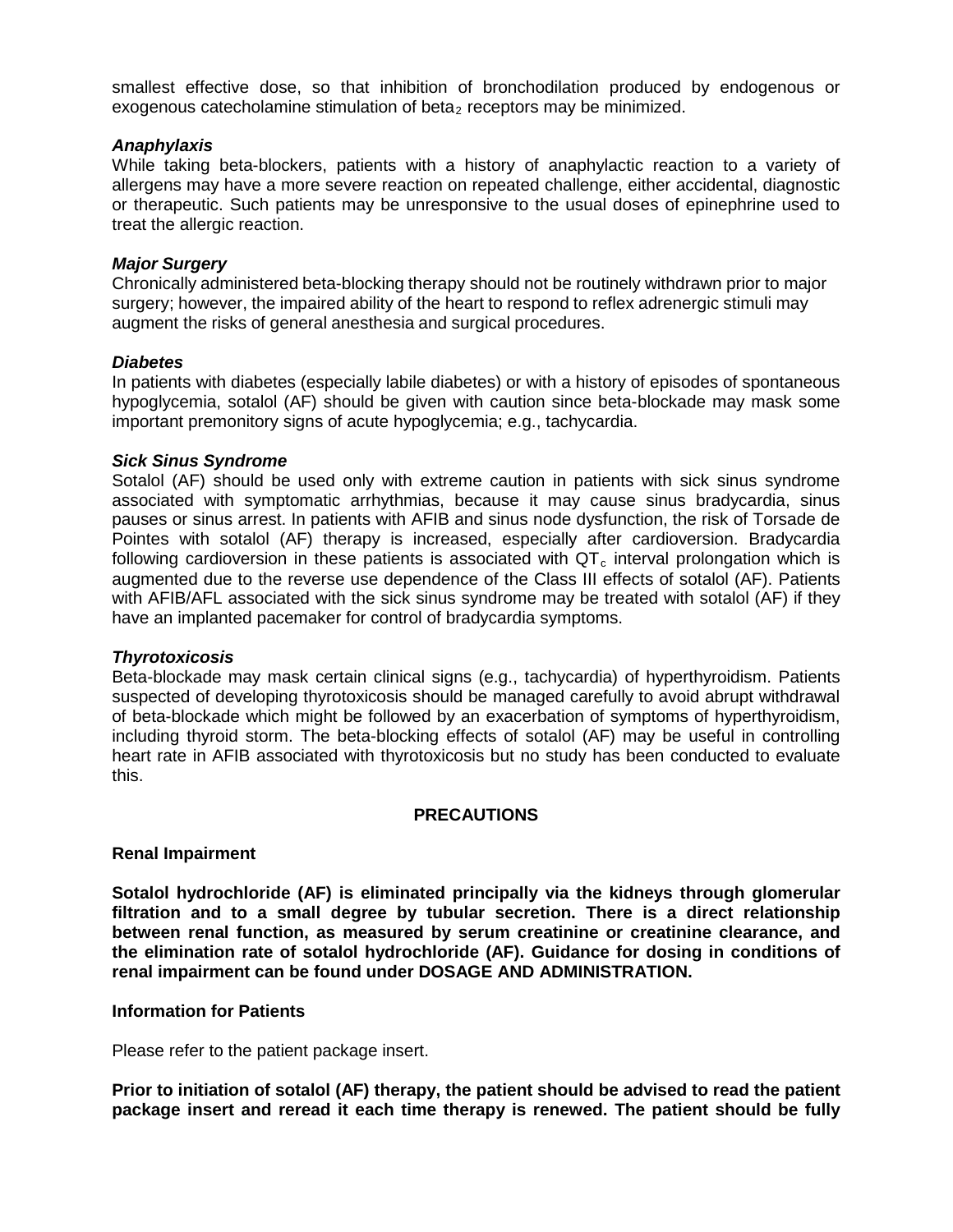**instructed on the need for compliance with the recommended dosing of sotalol (AF), the potential interactions with drugs that prolong the QT interval and other antiarrhythmics, and the need for periodic monitoring of QT and renal function to minimize the risk of serious abnormal rhythms.**

## *Medications and Supplements*

Assessment of patients' medication history should include all over-counter, prescription and herbal/natural preparations with emphasis on preparations that may affect the pharmacodynamics of sotalol (AF) such as other cardiac antiarrhythmic drugs, some phenothiazines, bepridil, tricyclic antidepressants and oral macrolides (see **WARNINGS, Use With Drugs That Prolong QT Interval and Antiarrhythmic Agents**). Patients should be instructed to notify their health care providers of any change in over-the-counter, prescription or supplement use. If a patient is hospitalized or is prescribed a new medication for any condition, the patient must inform the health care provider of ongoing sotalol (AF) therapy. Patients should also check with their health care provider and/or pharmacist prior to taking a new over-thecounter medicine.

# *Electrolyte Imbalance*

If patients experience symptoms that may be associated with altered electrolyte balance, such as excessive or prolonged diarrhea, sweating, or vomiting, or loss of appetite or thirst, these conditions should be immediately reported to their health care provider.

# *Dosing Schedule*

Patients should be instructed NOT to double the next dose if a dose is missed. The next dose should be taken at the usual time.

# **Drug Interactions**

# *Drugs undergoing CYP450 metabolism*

Sotalol is primarily eliminated by renal excretion; therefore, drugs that are metabolized by CYP450 are not expected to alter the pharmacokinetics of sotalol.

### *Digoxin*

Proarrhythmic events were more common in sotalol treated patients also receiving digoxin; it is not clear whether this represents an interaction or is related to the presence of CHF, a known risk factor for proarrhythmia, in the patients receiving digoxin. Both digitalis glycosides and betablockers slow atrioventricular conduction and decrease heart rate. Concomitant use can increase the risk of bradycardia.

### *Calcium blocking drugs*

Sotalol (AF) should be administered with caution in conjunction with calcium blocking drugs because of possible additive effects on atrioventricular conduction or ventricular function. Additionally, concomitant use of these drugs may have additive effects on blood pressure, possibly leading to hypotension.

### *Catecholamine-depleting agents*

Concomitant use of catecholamine-depleting drugs, such as reserpine and guanethidine, with a beta-blocker may produce an excessive reduction of resting sympathetic nervous tone. Patients treated with sotalol (AF) plus a catecholamine depletor should therefore be closely monitored for evidence of hypotension and/or marked bradycardia which may produce syncope.

### *Insulin and oral antidiabetics*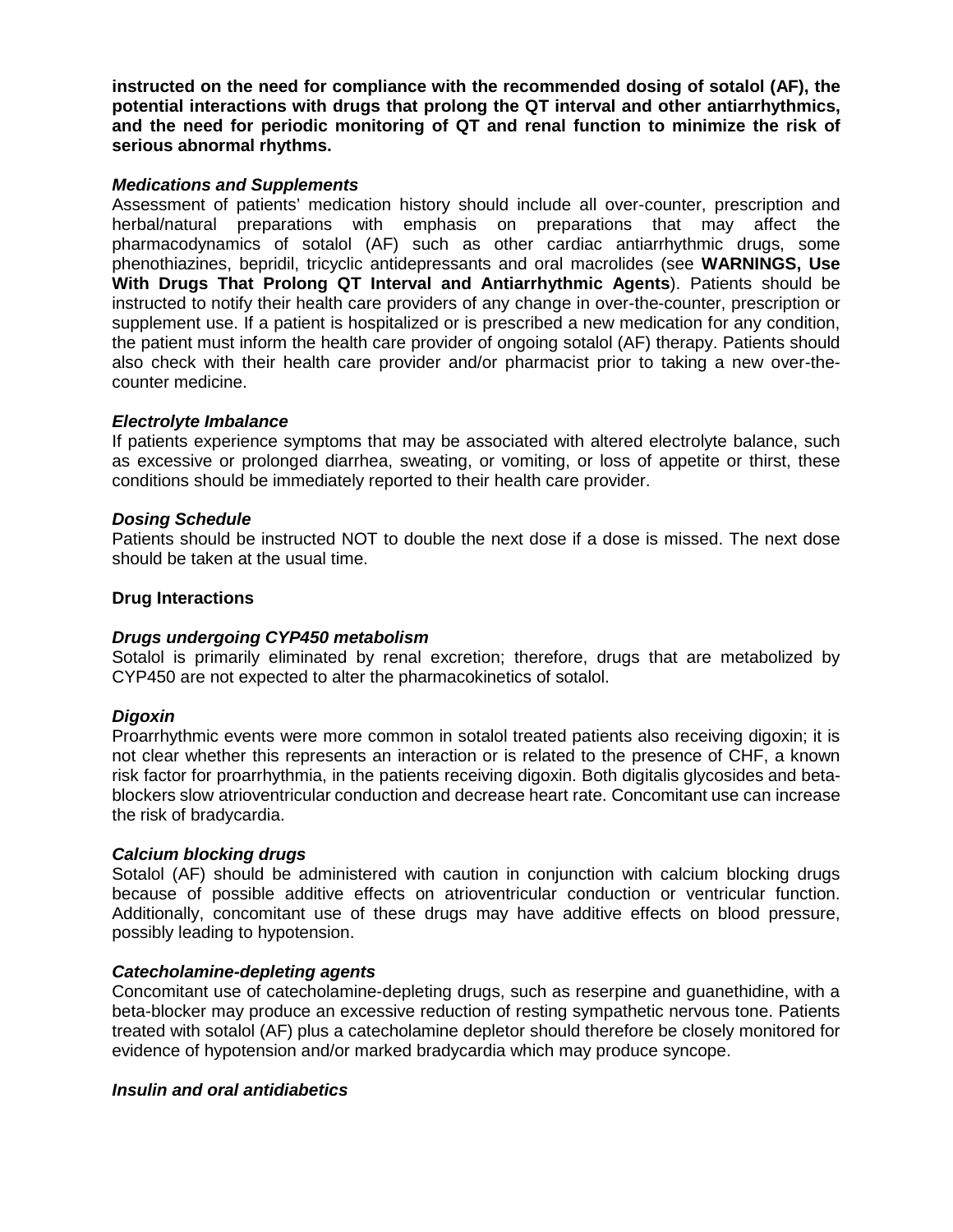Hyperglycemia may occur, and the dosage of insulin or antidiabetic drugs may require adjustment. Symptoms of hypoglycemia may be masked.

### *Beta-2-receptor stimulants*

Beta-agonists such as salbutamol, terbutaline and isoprenaline may have to be administered in increased dosages when used concomitantly with sotalol (AF).

## *Clonidine*

Beta-blocking drugs may potentiate the rebound hypertension sometimes observed after discontinuation of clonidine; therefore, caution is advised when discontinuing clonidine in patients receiving sotalol (AF).

# *Other*

No pharmacokinetic interactions were observed with hydrochlorothiazide or warfarin.

# *Antacids*

Administration of sotalol (AF) within 2 hours of antacids containing aluminum oxide and magnesium hydroxide should be avoided because it may result in a reduction in  $C_{\text{max}}$  and AUC of 26% and 20%, respectively and consequently in a 25% reduction in the bradycardic effect at rest. Administration of the antacid two hours after sotalol (AF) has no effect on the pharmacokinetics or pharmacodynamics of sotalol.

# *Drug/Laboratory Test Interactions*

The presence of sotalol in the urine may result in falsely elevated levels of urinary metanephrine when measured by fluorimetric or photometric methods. In screening patients suspected of having a pheochromocytoma and being treated with sotalol, a specific method, such as a high performance liquid chromatographic assay with solid phase extraction (e.g., J. Chromatogr. 385:241, 1987) should be employed in determining levels of catecholamines.

### **Carcinogenesis, Mutagenesis, Impairment of Fertility**

No evidence of carcinogenic potential was observed in rats during a 24-month study at 137 to 275 mg/kg/day (approximately 30 times the maximum recommended human oral dose (MRHD) as mg/kg or 5 times the MRHD as mg/m<sup>2</sup>) or in mice, during a 24-month study at 4141 to 7122 mg/kg/day (approximately 450 to 750 times the MRHD as mg/kg or 36 to 63 times the MRHD as  $mg/m<sup>2</sup>$ ).

Sotalol has not been evaluated in any specific assay of mutagenicity or clastogenicity.

No significant reduction in fertility occurred in rats at oral doses of 1000 mg/kg/day (approximately 100 times the MRHD as mg/kg or 9 times the MRHD as mg/m<sup>2</sup>) prior to mating, except for a small reduction in the number of offspring per litter.

# **Pregnancy Category B**

Reproduction studies in rats and rabbits during organogenesis at 100 and 22 times the MRHD as mg/kg (9 and 7 times the MRHD as mg/m<sup>2</sup>), respectively, did not reveal any teratogenic potential associated with sotalol hydrochloride. In rabbits, a high dose of sotalol hydrochloride (160 mg/kg/day) at 16 times the MRHD as mg/kg (6 times the MRHD as mg/m<sup>2</sup>) produced a slight increase in fetal death likely due to maternal toxicity. Eight times the maximum dose (80 mg/kg/day or 3 times the MRHD as mg/m<sup>2</sup>) did not result in an increased incidence of fetal deaths. In rats, 1000 mg/kg/day sotalol hydrochloride, 100 times the MRHD (18 times the MRHD as mg/m<sup>2</sup>), increased the number of early resorptions, while at 14 times the maximum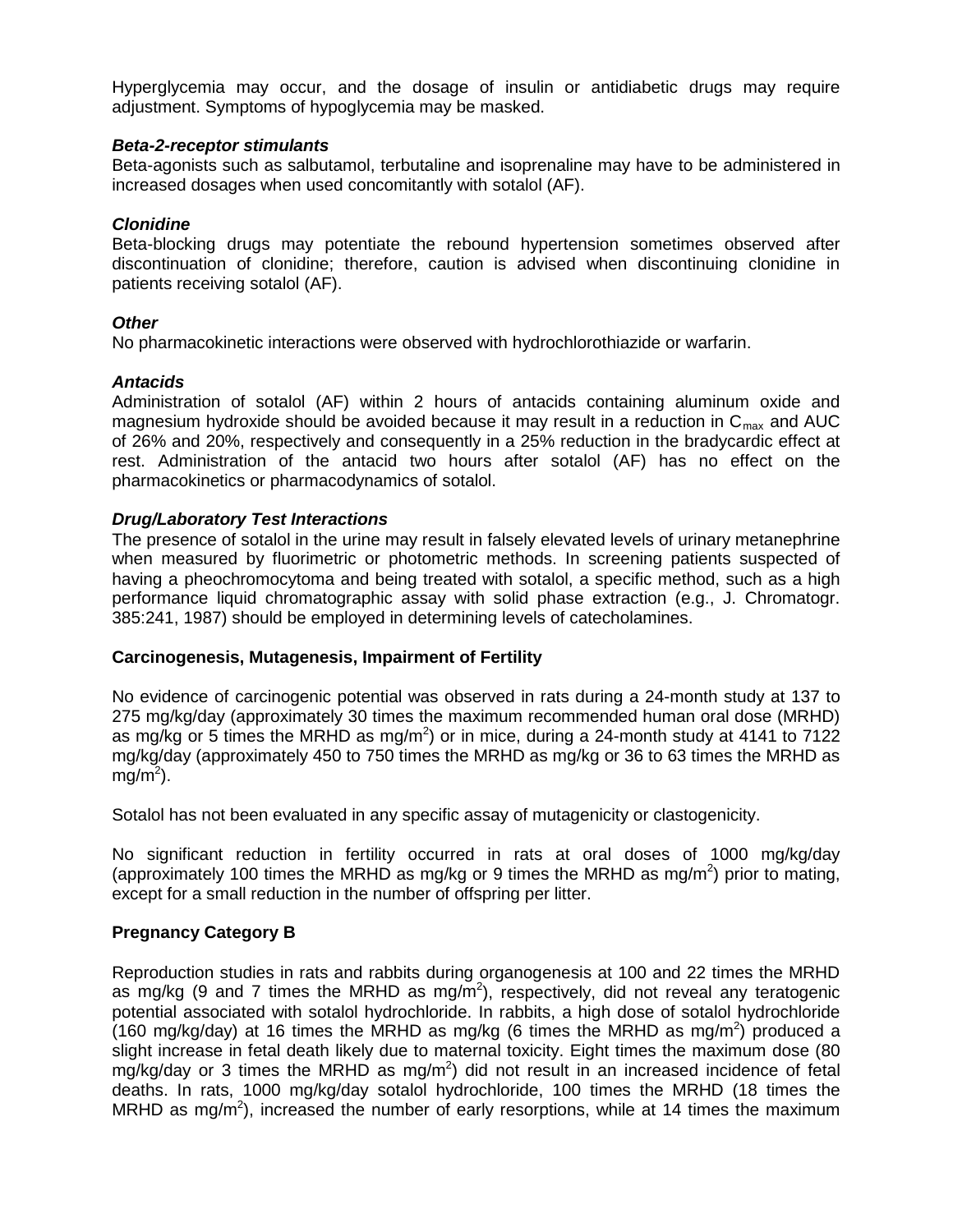dose (2.5 times the MRHD as mg/m<sup>2</sup>), no increase in early resorptions was noted. However, animal reproduction studies are not always predictive of human response.

Although there are no adequate and well-controlled studies in pregnant women, sotalol hydrochloride has been shown to cross the placenta, and is found in amniotic fluid. There has been a report of subnormal birth weight with sotalol. Therefore, sotalol (AF) should be used during pregnancy only if the potential benefit outweighs the potential risk.

## **Nursing Mothers**

Sotalol is excreted in the milk of laboratory animals and has been reported to be present in human milk. Because of the potential for adverse reactions in nursing infants from sotalol (AF), a decision should be made whether to discontinue nursing or to discontinue the drug, taking into account the importance of the drug to the mother.

# **Pediatric Use**

The safety and effectiveness of sotalol (AF) in children have not been established. However, the Class III electrophysiologic and beta-blocking effects, the pharmacokinetics, and the relationship between the effects ( $QT<sub>c</sub>$  interval and resting heart rate) and drug concentrations have been evaluated in children aged between 3 days and 12 years old (see **CLINICAL PHARMACOLOGY**).

# **ADVERSE REACTIONS**

Adverse events that are clearly related to sotalol AF are those which are typical of its Class II (beta-blocking) and Class III (cardiac action potential duration prolongation) effects. The common documented beta-blocking adverse events (bradycardia, dyspnea, and fatigue) and Class III effects (QT interval prolongation) are dose related.

In a pooled clinical trial population consisting of four placebo-controlled studies with 275 patients with AFIB/AFL treated with 160 to 320 mg doses of sotalol hydrochloride (AF), the following adverse events were reported at a rate of 2% or more in the 160 to 240 mg treated patients and greater than the rate in placebo patients (see Table 8). The data are presented by incidence of events in the sotalol (AF) and placebo groups by body system and daily dose. No significant irreversible non-cardiac end-organ toxicity was observed.

## **Table 8 Incidence (%) of Common Adverse Events (**≥**2% in the 160 to 240 mg group and more frequent than on placebo) in Four Placebo-Controlled Studies of Patients with AFIB/AFL**

|                                       | <b>Placebo</b> | Sotalol Hydrochloride AF<br><b>Total Daily Dose</b> |           |
|---------------------------------------|----------------|-----------------------------------------------------|-----------|
| <b>Body System/</b>                   |                | >240 to 320<br>160 to 240                           |           |
| <b>Adverse Event (Preferred Term)</b> | $N = 282$      | $N = 153$                                           | $N = 122$ |
| <b>CARDIOVASCULAR</b>                 |                |                                                     |           |
| <b>Abnormality ECG</b>                | 0.4            | 3.3                                                 | 2.5       |
| Angina Pectoris                       | 1.1            | 2.0                                                 | 1.6       |
| <b>Bradycardia</b>                    | 2.5            | 13.1                                                | 12.3      |
| Chest Pain Cardiac/Non-Anginal        | 4.6            | 4.6                                                 | 2.5       |
| Disturbance Rhythm Atrial             | 2.1            | 2.0                                                 | 1.6       |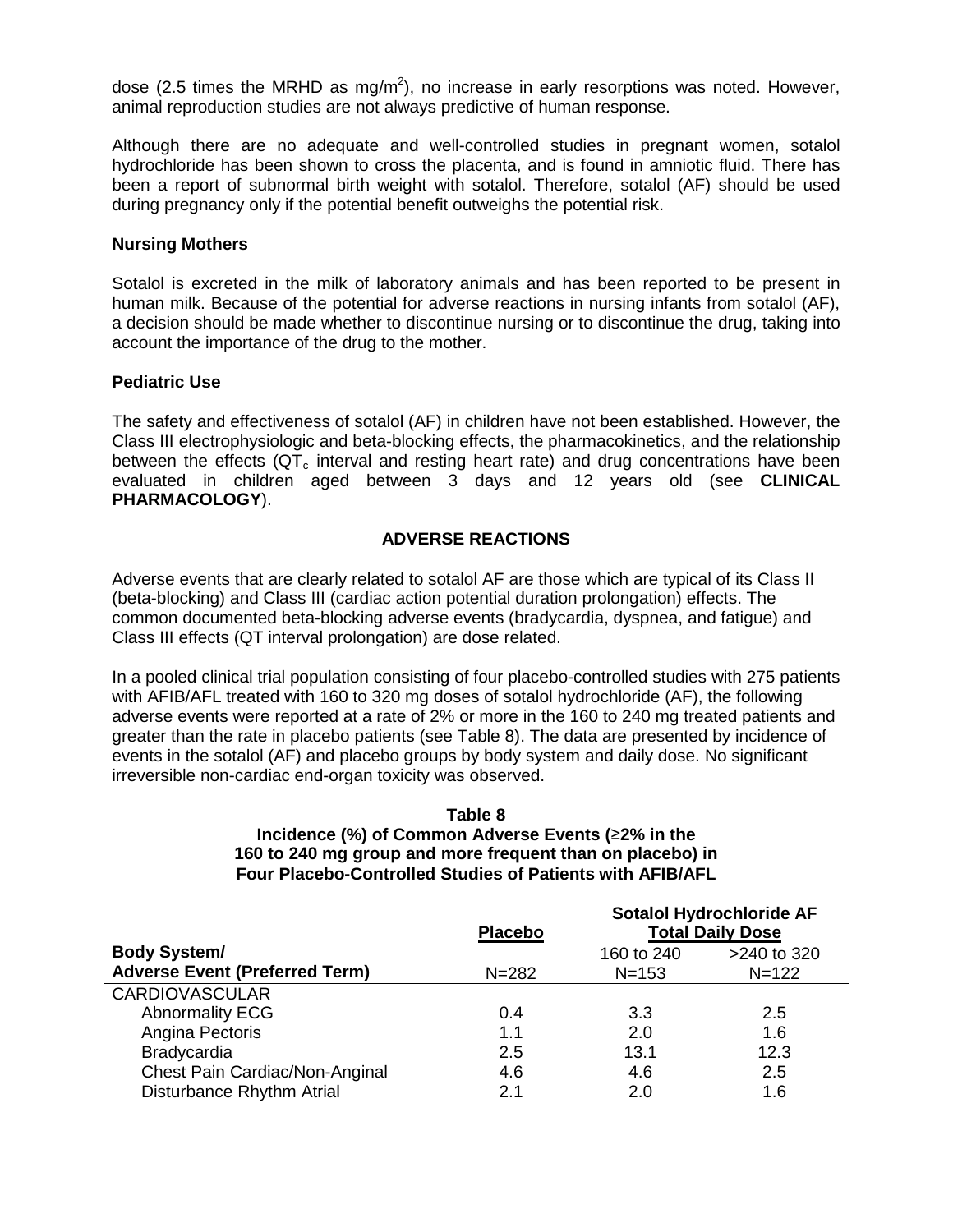| Disturbance Rhythm Subjective<br><b>GASTROINTESTINAL</b> | 9.9  | 9.8  | 7.4  |
|----------------------------------------------------------|------|------|------|
| <b>Appetite Decreased</b>                                | 0.4  | 2.0  | 1.6  |
| Diarrhea                                                 | 2.1  | 5.2  | 5.7  |
| <b>Distention Abdomen</b>                                | 0.4  | 0.7  | 2.5  |
| Dyspepsia/Heartburn                                      | 1.8  | 2.0  | 2.5  |
| Nausea/Vomiting                                          | 5.3  | 7.8  | 5.7  |
| Pain Abdomen                                             | 2.5  | 3.9  | 2.5  |
| <b>GENERAL</b>                                           |      |      |      |
| Fatigue                                                  | 8.5  | 19.6 | 18.9 |
| Fever                                                    | 0.7  | 0.7  | 3.3  |
| <b>Hyperhidrosis</b>                                     | 3.2  | 5.2  | 4.9  |
| Influenza                                                | 0.4  | 2.0  | 0.8  |
| <b>Sensation Cold</b>                                    | 0.7  | 2.0  | 2.5  |
| Weakness                                                 | 3.2  | 5.2  | 4.9  |
| MUSCULOSKELETAL/                                         |      |      |      |
| <b>CONNECTIVE TISSUE</b>                                 |      |      |      |
| Pain Chest Musculoskeletal                               | 1.4  | 2.0  | 2.5  |
| Pain Musculoskeletal                                     | 2.8  | 2.6  | 4.1  |
| <b>NERVOUS SYSTEM</b>                                    |      |      |      |
| <b>Dizziness</b>                                         | 12.4 | 16.3 | 13.1 |
| Headache                                                 | 5.3  | 3.3  | 11.5 |
| Insomnia                                                 | 1.1  | 2.6  | 4.1  |
| <b>RESPIRATORY</b>                                       |      |      |      |
| Cough                                                    | 2.5  | 3.3  | 2.5  |
| Dyspnea                                                  | 7.4  | 9.2  | 9.8  |
| <b>Infection Upper Respiratory</b>                       | 1.1  | 2.6  | 3.3  |
| Tracheobronchitis                                        | 0.7  | 0.7  | 3.3  |
| <b>SPECIAL SENSES</b>                                    |      |      |      |
| <b>Disturbance Vision</b>                                | 0.7  | 2.6  | 0.8  |

Overall, discontinuation because of unacceptable adverse events was necessary in 17% of the patients, and occurred in 10% of patients less than two weeks after starting treatment. The most common adverse events leading to discontinuation of sotalol hydrochloride (AF) were: fatigue 4.6%, bradycardia 2.4%, proarrhythmia 2.2%, dyspnea 2%, and QT interval prolongation 1.4%.

In clinical trials involving 1292 patients with sustained VT/VF, the common adverse events (occurring in ≥2% of patients) were similar to those described for the AFIB/AFL population.

Occasional reports of elevated serum liver enzymes have occurred with sotalol therapy but no cause and effect relationship has been established. One case of peripheral neuropathy, which resolved on discontinuation of sotalol and recurred when the patient was rechallenged with the drug, was reported in an early dose tolerance study. Elevated blood glucose levels and increased insulin requirements can occur in diabetic patients.

In an unblinded multicenter trial of 25 patients with SVT and/or VT receiving daily doses of 30, 90 and 210 mg/m<sup>2</sup> with dosing every 8 hours for a total of 9 doses, no Torsades de Pointes or other serious new arrhythmias were observed. One (1) patient, receiving 30 mg/m<sup>2</sup> daily, was discontinued because of increased frequency of sinus pauses/bradycardia. Additional cardiovascular AEs were seen at the 90 and 210 mg/ $m^2$  daily dose levels. They included QT prolongations (2 patients), sinus pauses/bradycardia (1 patient), increased severity of atrial flutter and reported chest pain (1 patient). Values for  $QT_c \ge 525$  msec were seen in 2 patients at the 210 mg/ $m^2$  daily dose level. Serious adverse events including death, Torsades de Pointes,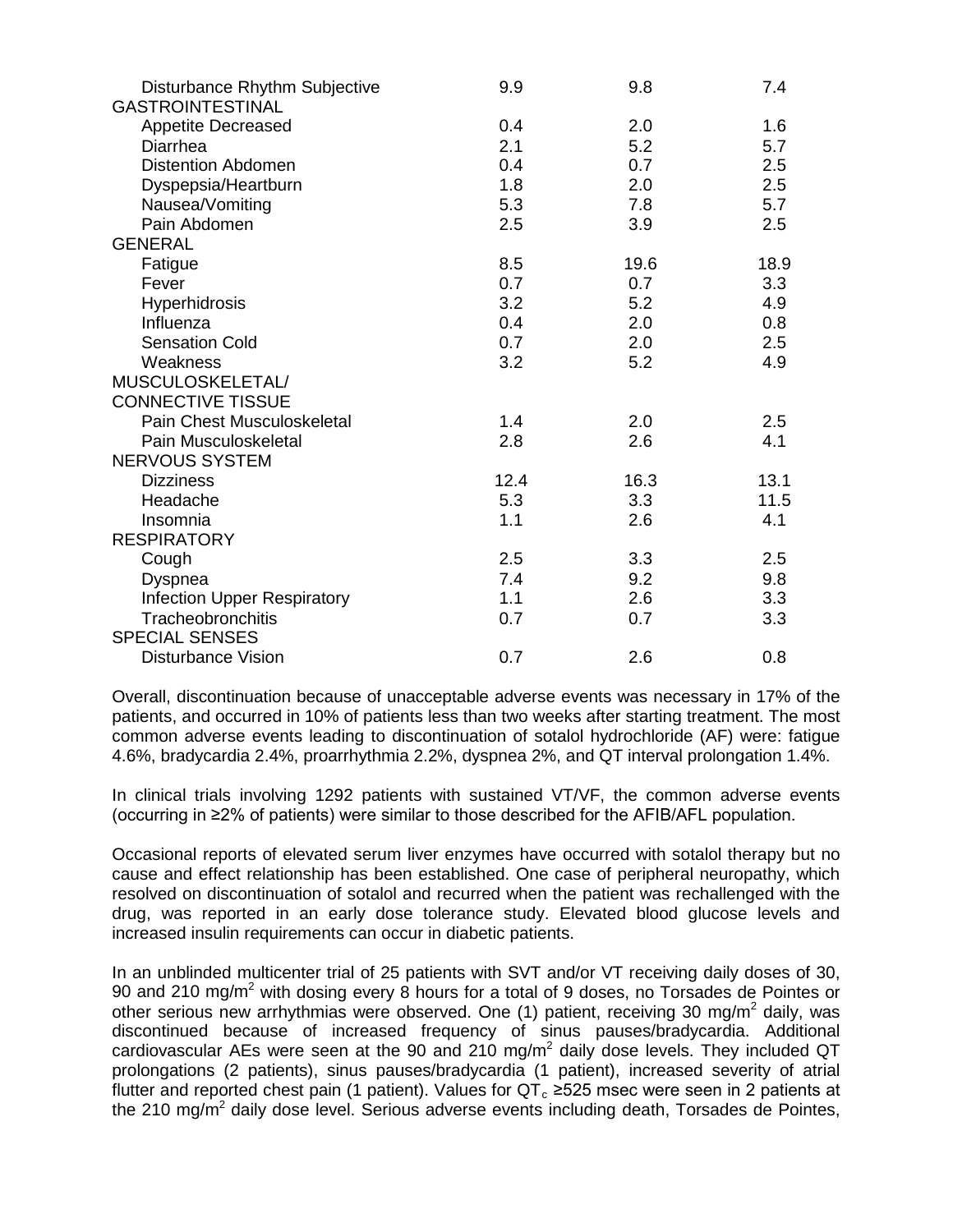other proarrhythmias, high-degree A-V blocks and bradycardia have been reported in infants and/or children.

# **Potential Adverse Effects**

Foreign marketing experience with sotalol hydrochloride shows an adverse experience profile similar to that described above from clinical trials. Voluntary reports since introduction also include rare reports of: emotional liability, slightly clouded sensorium, incoordination, vertigo, paralysis, thrombocytopenia, eosinophilia, leukopenia, photosensitivity reaction, fever, pulmonary edema, hyperlipidemia, myalgia, pruritis, alopecia.

The oculomucocutaneous syndrome associated with the beta-blocker practolol has not been associated with sotalol (AF) during investigational use and foreign marketing experience.

### **OVERDOSAGE**

Intentional or accidental overdosage with sotalol has rarely resulted in death.

### **Symptoms and Treatment of Overdosage**

The most common signs to be expected are bradycardia, congestive heart failure, hypotension, bronchospasm and hypoglycemia. In cases of massive intentional overdosage (2 to 16 grams) of sotalol the following clinical findings were seen: hypotension, bradycardia, cardiac asystole, prolongation of QT interval, Torsade de Pointes, ventricular tachycardia, and premature ventricular complexes. If overdosage occurs, therapy with sotalol (AF) should be discontinued and the patient observed closely. Because of the lack of protein binding, hemodialysis is useful for reducing sotalol plasma concentrations. Patients should be carefully observed until QT intervals are normalized and the heart rate returns to levels >50 bpm. The occurrence of hypotension following an overdose may be associated with an initial slow drug elimination phase (half life of 30 hours) thought to be due to a temporary reduction of renal function caused by the hypotension. In addition, if required, the following therapeutic measures are suggested:

*Bradycardia or Cardiac Asystole:* Atropine, another anticholinergic drug, a beta-adrenergic agonist or transvenous cardiac pacing.

*Heart Block:* (second and third degree) transvenous cardiac pacemaker.

**Hypotension**: (depending on associated factors) epinephrine rather than isoproterenol or norepinephrine may be useful.

**Bronchospasm**: Aminophylline or aerosol beta-2-receptor stimulant.

*Torsade de Pointes:* DC cardioversion, transvenous cardiac pacing, epinephrine, magnesium sulfate.

### **DOSAGE AND ADMINISTRATION**

### **Dosing and Administration in Adults**

• Therapy with sotalol hydrochloride tablets (AF) must be initiated (and, if necessary, titrated) in a setting that provides continuous electrocardiographic (ECG) monitoring and in the presence of personnel trained in the management of serious ventricular arrhythmias.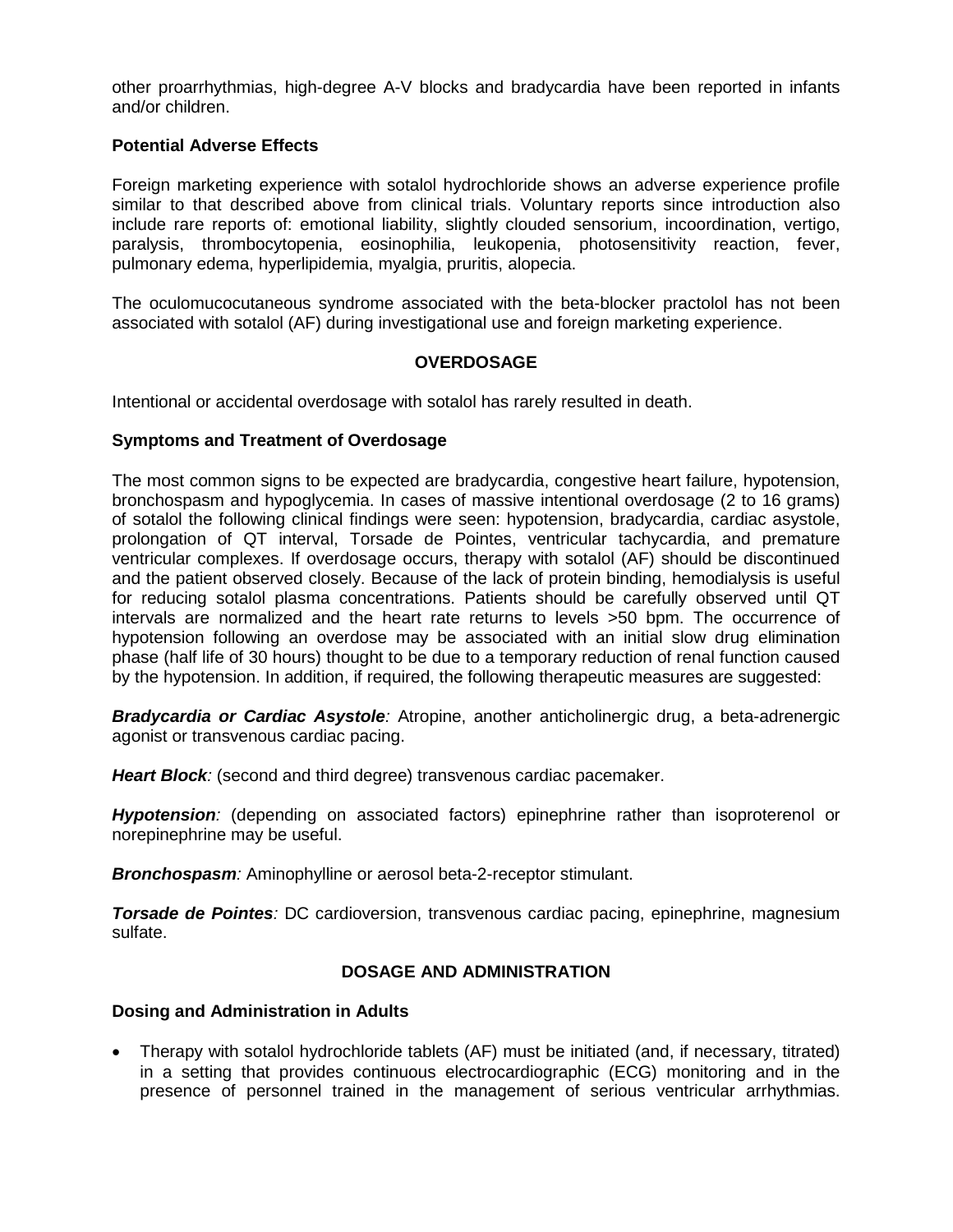Patients should continue to be monitored in this way for a minimum of 3 days on the maintenance dose. In addition, patients should not be discharged within 12 hours of electrical or pharmacological conversion to normal sinus rhythm.

- The QT interval is used to determine patient eligibility for sotalol hydrochloride tablet (AF) treatment and for monitoring safety during treatment. The baseline QT interval must be ≤450 msec in order for a patient to be started on sotalol hydrochloride tablet (AF) therapy. During initiation and titration, the QT interval should be monitored 2 to 4 hours after each dose. If the QT interval prolongs to 500 msec or greater, the dose must be reduced or the drug discontinued.
- **The dose of Sotalol Hydrochloride Tablets, USP (AF) must be individualized according to calculated creatinine clearance.** In patients with a creatinine clearance >60 mL/min Sotalol Hydrochloride Tablets, USP (AF) is administered twice daily (BID) while in those with a creatinine clearance between 40 and 60 mL/min, the dose is administered once daily (QD). In patients with a creatinine clearance less than 40 mL/min Sotalol Hydrochloride Tablets, USP (AF) is contraindicated. The recommended initial dose of Sotalol Hydrochloride Tablets, USP (AF) is 80 mg and is initiated as shown in the dosing algorithm described below. The 80 mg dose can be titrated upward to 100mg or 120mg during initial hospitalization or after discharge on 80 mg in the event of recurrence, by rehospitalization and repeating the same steps used during the initiation of therapy (see Upward Titration of Dose).
- Patients with atrial fibrillation should be anticoagulated according to usual medical practice. Hypokalemia should be corrected before initiation of sotalol hydrochloride tablet (AF) therapy (see **WARNINGS, Ventricular Arrhythmia**).
- Patients to be discharged on sotalol hydrochloride tablet (AF) therapy from an in-patient setting should have an adequate supply of sotalol hydrochloride tablets (AF), to allow uninterrupted therapy until the patient can fill a sotalol hydrochloride tablets (AF) prescription.

# **Initiation of Sotalol Hydrochloride Tablets, USP (AF) Therapy**

**Step 1.** Electrocardiographic assessment: Prior to administration of the first dose, the QT interval must be determined using an average of 5 beats. If the baseline QT is greater than 450 msec (JT ≥330 msec if QRS over 100 msec), sotalol hydrochloride tablets (AF) are contraindicated.

*Step 2.* Calculation of creatinine clearance: Prior to the administration of the first dose, the patient's creatinine clearance should be calculated using the following formula:

| creatinine clearance | $=$ (140-age) $\times$ body weight in kg |
|----------------------|------------------------------------------|
| (male)               | $72 \times$ serum creatinine (mg/dL)     |
| creatinine clearance | $=$ (140-age) x body weight in kg x 0.85 |
| (female)             | $72 \times$ serum creatinine (mg/dL)     |

When serum creatinine is given in mcmol/L, divide the value by 88.4 (1 mg/dL= 88.4 mcmol/L).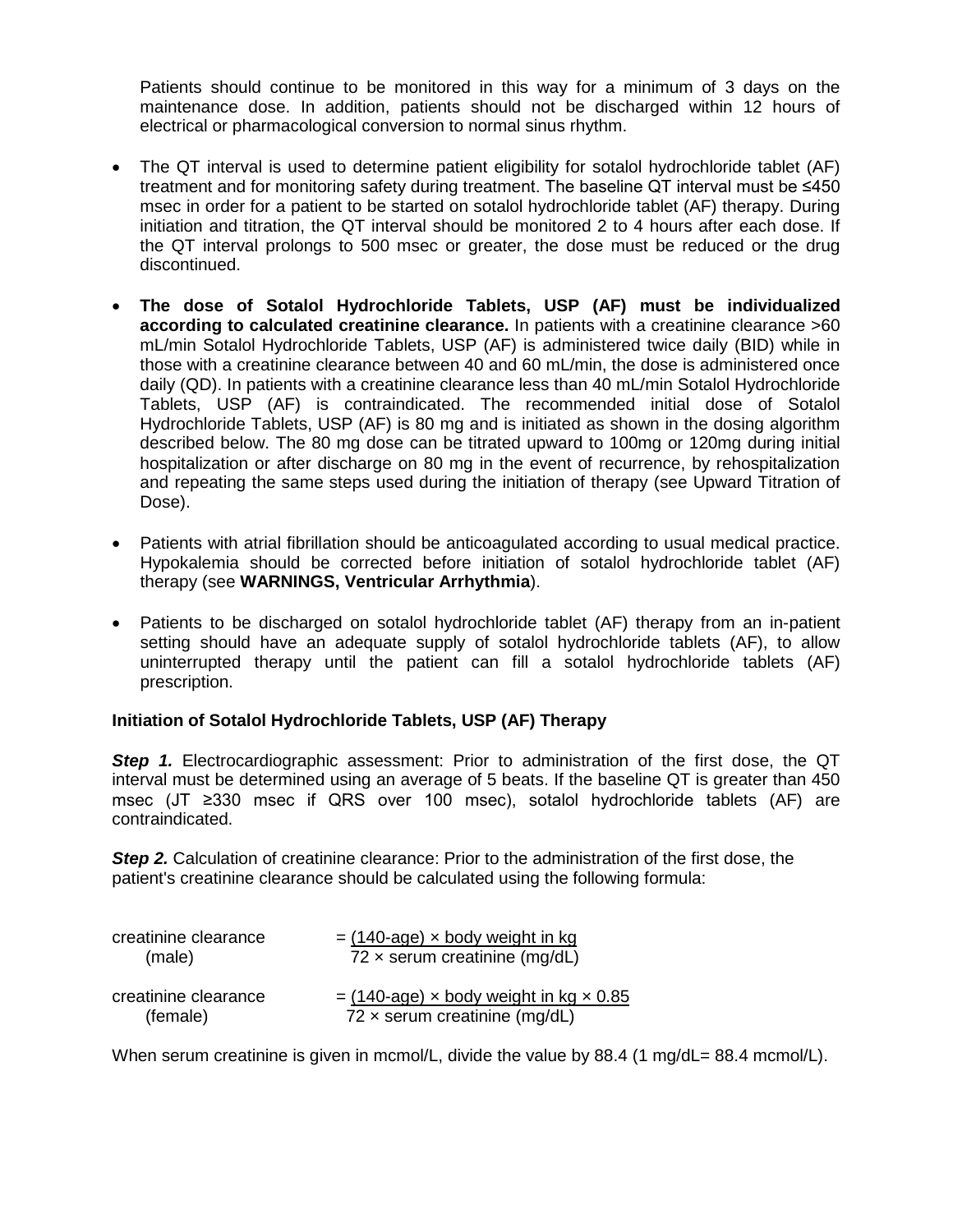**Step 3.** Starting Dose: The starting dose of sotalol hydrochloride tablets (AF) is 80 mg twice daily (BID) if the creatinine clearance is >60 mL/min, and 80 mg once daily (QD) if the creatinine clearance is 40 to 60 mL/min. If the creatinine clearance is <40 mL/min sotalol hydrochloride tablets (AF) are contraindicated.

**Step 4.** Administer the appropriate daily dose of sotalol hydrochloride tablets (AF) and begin continuous ECG monitoring with QT interval measurements 2 to 4 hours after each dose.

**Step 5.** If the 80 mg dose level is tolerated and the QT interval remains <500 msec after at least 3 days (after 5 or 6 doses if patient receiving QD dosing), the patient can be discharged. Alternatively, during hospitalization, the dose can be increased to 100 mg or 120 mg BID and the patient followed for 3 days on this dose (followed for 5 or 6 doses if patient receiving QD doses).

The steps described above are summarized in the following diagram:

| <b>Place Patient on Telemetry</b>                                                                 |  |  |
|---------------------------------------------------------------------------------------------------|--|--|
|                                                                                                   |  |  |
| <b>Check Baseline QT</b>                                                                          |  |  |
| If $QT > 450$ msec                                                                                |  |  |
| Sotalol hydrochloride tablets (AF) are <b>CONTRAINDICATED</b>                                     |  |  |
| If $QT \leq 450$ msec, proceed                                                                    |  |  |
|                                                                                                   |  |  |
| Calculate Creatine Clearance (Clcr)                                                               |  |  |
| If Clcr is <40 mL/min sotalol hydrochloride tablets (AF) are                                      |  |  |
| <b>CONTRAINDICATED</b>                                                                            |  |  |
| If Clcr is 40 to 60 mL/min                                                                        |  |  |
| start sotalol hydrochloride tablets (AF) 80 mg QD If Clcr is >60 mL/min                           |  |  |
| start sotalol hydrochloride tablets (AF) 80 mg BID                                                |  |  |
|                                                                                                   |  |  |
| Monitor QT 2 to 4 hours after each dose.                                                          |  |  |
| If $QT \geq 500$ msec discontinue sotalol hydrochloride tablets (AF).                             |  |  |
| If QT <500 msec after 3 days (after $5th$ or $6th$ dose if patient receiving QD dosing) discharge |  |  |
| patient on current treatment.                                                                     |  |  |

Alternatively, during hospitalization, the dose can be increased to 120 mg BID and the patient followed for 3 days on this dose Followed for 5 or 6 doses if patient receiving QD doses).

# **Upward Titration of Dose**

If the 80 mg dose level (given BID or QD depending upon the creatinine clearance) does not reduce the frequency of relapses of AFIB/AFL and is tolerated without excessive QT interval prolongation (i.e., ≥520 msec), the dose level may be increased to 120 mg (BID or QD depending upon the creatinine clearance). As proarrhythmic events can occur not only at initiation of therapy, but also with each upward dosage adjustment, Steps 2 through 5 used during initiation of sotalol hydrochloride tablet (AF) therapy should be followed when increasing the dose level. In the U.S. multicenter dose-response study, the 120 mg dose (BID or QD) was found to be the most effective in prolonging the time to ECG documented symptomatic recurrence of AFIB/AFL. If the 120 mg dose does not reduce the frequency of early relapse of AFIB/AFL and is tolerated without excessive QT interval prolongation (≥520 msec), an increase to 160 mg (BID or QD depending upon the creatinine clearance), can be considered. Steps 2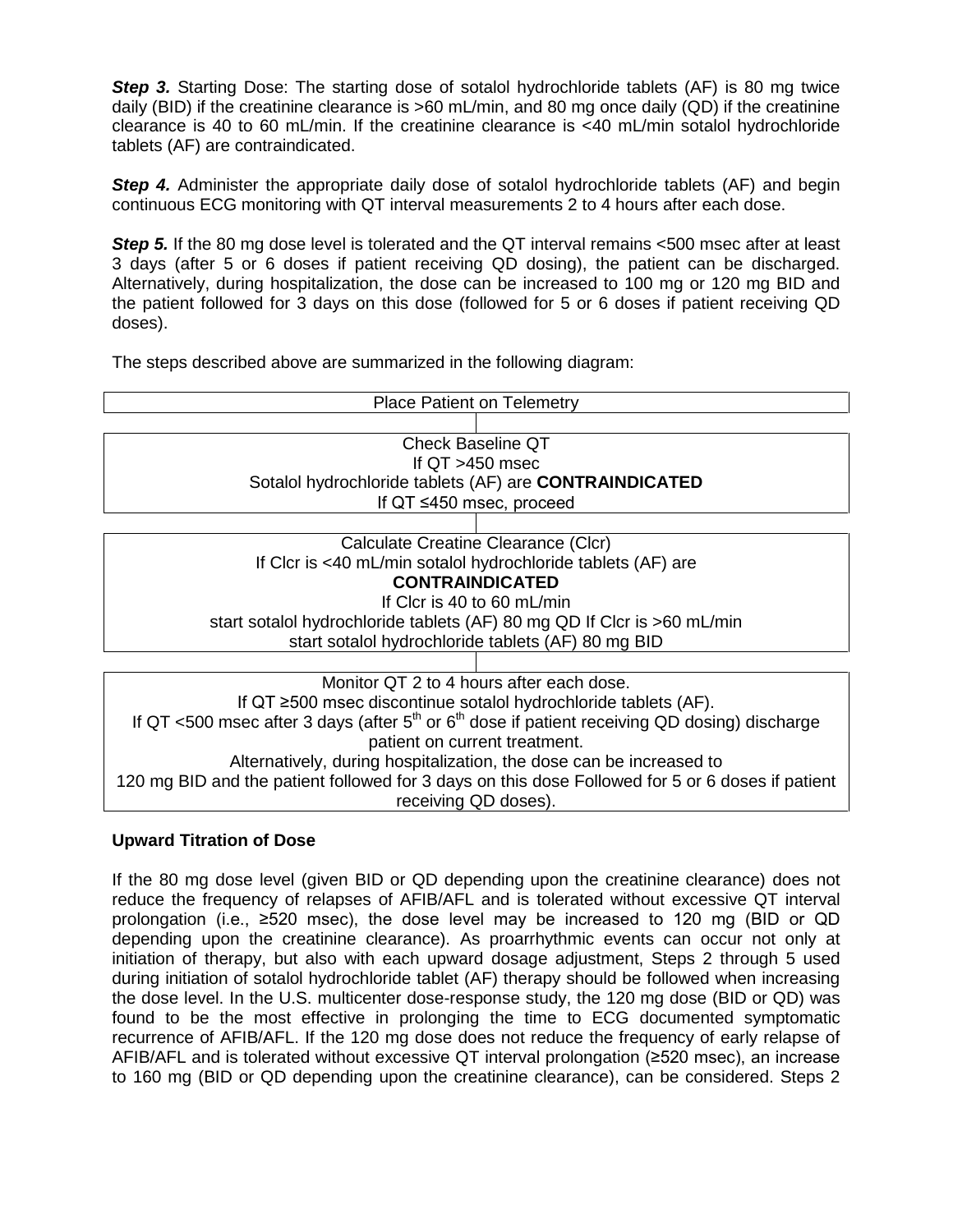through 5 used during the initiation of therapy should be used again to introduce such an increase.

# **Maintenance of Sotalol Hydrochloride Tablets, USP (AF) Therapy**

Renal function and QT should be re-evaluated regularly if medically warranted. If QT is 520 msec or greater (JT 430 msec or greater if QRS is >100 msec), the dose of sotalol hydrochloride tablets (AF) therapy should be reduced and patients should be carefully monitored until QT returns to less than 520 msec. If the QT interval is ≥520 msec while on the lowest maintenance dose level (80 mg) the drug should be discontinued. If renal function deteriorates, reduce the daily dose in half by administering the drug once daily as described in **Initiation of sotalol hydrochloride tablets (AF) Therapy, Step 3**.

### **Special Considerations**

The maximum recommended dose in patients with a calculated creatinine clearance greater than 60 mL/min is 160 mg BID, doses greater than 160 mg BID have been associated with an increased incidence of Torsade de Pointes and are not recommended.

A patient who misses a dose should NOT double the next dose. The next dose should be taken at the usual time.

### **Dosing and Administration in Children**

As in adults the following precautionary measures should be considered when initiating sotalol treatment in children: initiation of treatment in the hospital after appropriate clinical assessment; individualized regimen as appropriate; gradual increase of doses if required; careful assessment of therapeutic response and tolerability; and frequent monitoring of the  $QT<sub>c</sub>$  interval and heart rate.

### *For children aged about 2 years and greater*

For children aged about 2 years and greater, with normal renal function, doses normalized for body surface area are appropriate for both initial and incremental dosing. Since the Class III potency in children (see **CLINICAL PHARMACOLOGY**) is not very different from that in adults, reaching plasma concentrations that occur within the adult dose range is an appropriate guide. From pediatric pharmacokinetic data the following is recommended.

For initiation of treatment, 30 mg/m<sup>2</sup> three times a day (90 mg/m<sup>2</sup> total daily dose) is approximately equivalent to the initial 160 mg total daily dose for adults. Subsequent titration to a maximum of 60 mg/m<sup>2</sup> (approximately equivalent to the 360 mg total daily dose for adults) can then occur. Titration should be quided by clinical response, heart rate and  $QT<sub>c</sub>$ , with increased dosing being preferably carried out in-hospital. At least 36 hours should be allowed between dose increments to attain steady-state plasma concentrations of sotalol in patients with age adjusted normal renal function.

### *For children aged about 2 years or younger*

For children aged about 2 years or younger the above pediatric dosage should be reduced by a factor that depends heavily upon age, as shown in the following graph, age plotted on a logarithmic scale in months.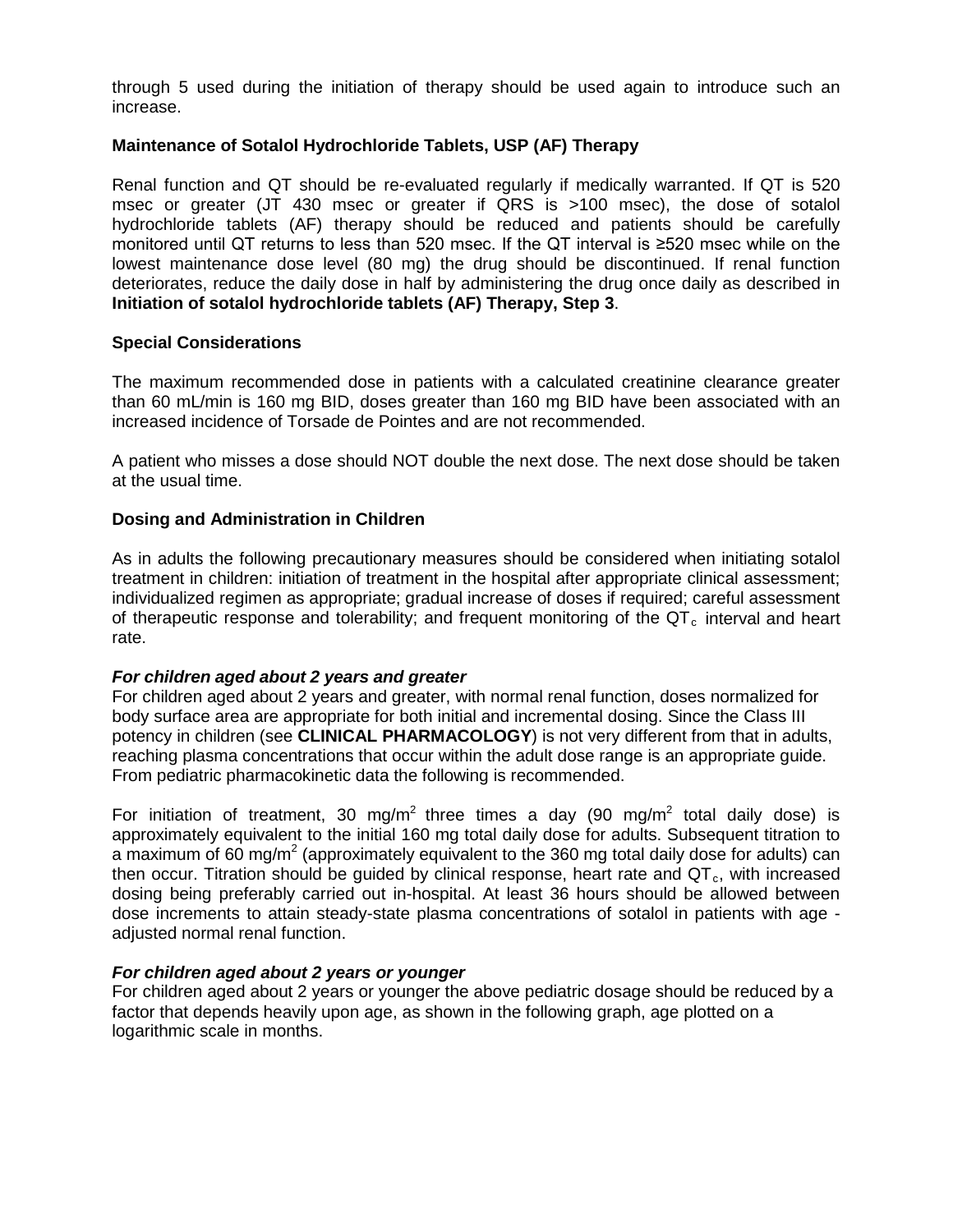

For a child aged 20 months, the dosing suggested for children with normal renal function aged 2 years or greater should be multiplied by about 0.97; the initial starting dose would be (30  $\times$ 0.97)=29.1 mg/m<sup>2</sup>, administered three times daily. For a child aged 1 month, the starting dose should be multiplied by 0.68; the initial starting dose would be  $(30 \times 0.68) = 20$  mg/m<sup>2</sup>, administered three times daily. For a child aged about 1 week, the initial starting dose should be multiplied by 0.3; the starting dose would be  $(30 \times 0.3)=9$  mg/m<sup>2</sup>. Similar calculations should be made for increased doses as titration proceeds. Since the half-life of sotalol decreases with decreasing age (below about 2 years), time to steady-state will also increase. Thus, in neonates the time to steady-state may be as long as a week or longer.

In all children, individualization of dosage is required. As in adults sotalol hydrochloride tablets (AF) should be used with particular caution in children if the  $QT<sub>c</sub>$  is greater than 500 msec on therapy and serious consideration should be given to reducing the dose or discontinuing therapy when  $QT_c$  exceeds 550 msec.

The use of sotalol hydrochloride tablets (AF) in children with renal impairment has not been investigated. Sotalol elimination is predominantly via the kidney in the unchanged form. Use of sotalol in any age group with decreased renal function should be at lower doses or at increased intervals between doses. Monitoring of heart rate and  $QT<sub>c</sub>$  is more important and it will take much longer to reach steady-state with any dose and/or frequency of administration.

### **Transfer to Sotalol Hydrochloride Tablets (AF) from Sotalol Hydrochloride Tablets**

Patients with a history of symptomatic AFIB/AFL who are currently receiving sotalol hydrochloride for the maintenance of normal sinus should be transferred to sotalol hydrochloride tablets (AF) because of the significant differences in labeling (i.e., patient package insert, dosing administration, and safety information).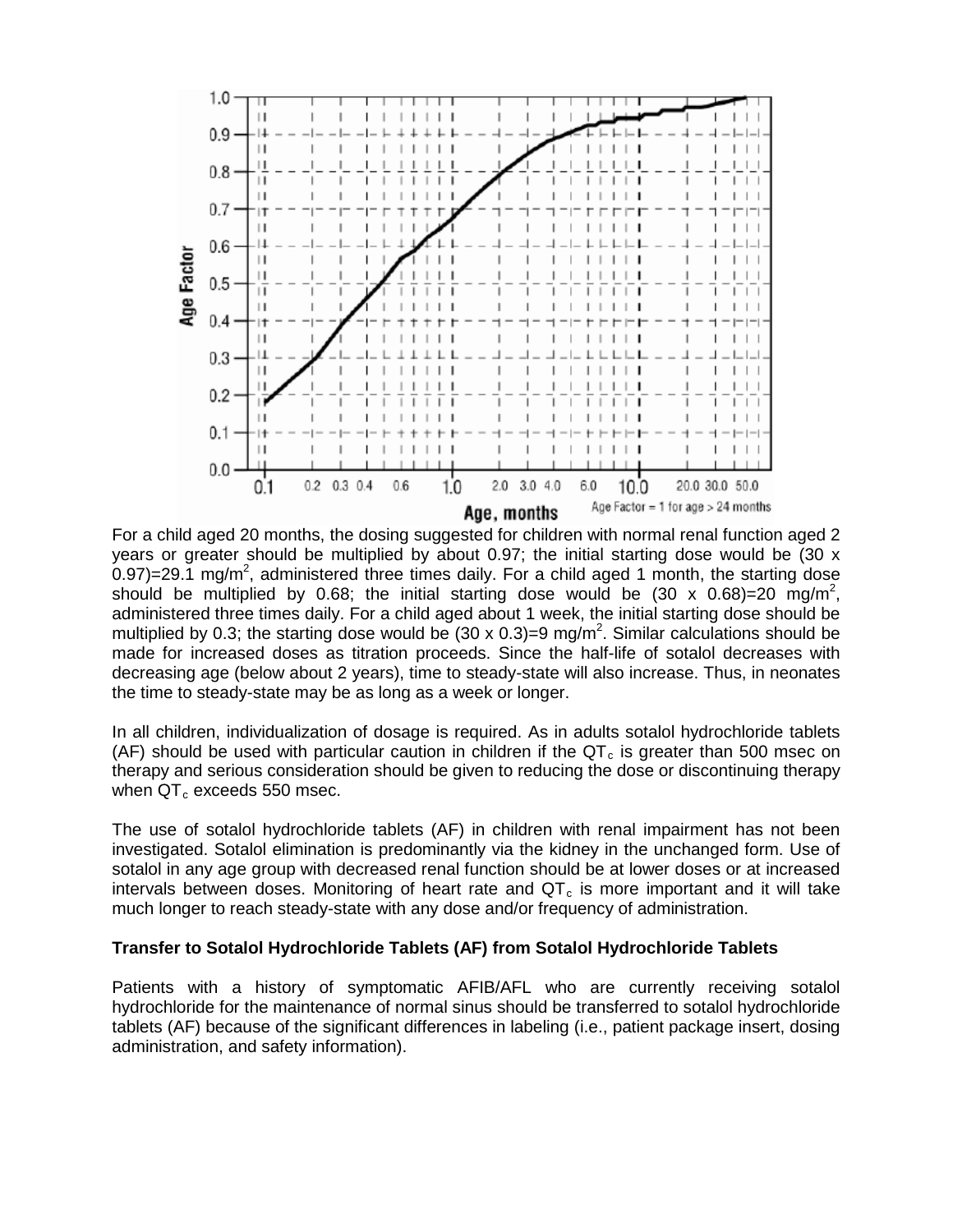# **Transfer to Sotalol Hydrochloride Tablets (AF) from Other Antiarrhythmic Agents**

Before starting **sotalol hydrochloride tablets (AF)**, previous antiarrhythmic therapy should generally be withdrawn under careful monitoring for a minimum of 2 to 3 plasma half-lives if the patient's clinical condition permits (see **DRUG INTERACTIONS**). Treatment has been initiated in some patients receiving I.V. lidocaine without ill effect. After discontinuation of amiodarone, sotalol hydrochloride tablets (AF) should not be initiated until the QT interval is normalized (see **WARNINGS**).

# *Preparation of Extemporaneous Oral Solution*

Sotalol hydrochloride (AF) syrup 5 mg/mL can be compounded using Simple Syrup containing 0.1% sodium benzoate (Syrup, NF) available from Humco Laboratories as follows:

- 1. Measure 120 mL of Simple Syrup
- 2. Transfer the syrup to a 6-ounce amber plastic (polyethylene terephthalate [PET]) prescription bottle. NOTE: An oversized bottle is used to allow for a headspace, so that there will be more effective mixing during shaking of the bottle.
- 3. Add five (5) sotalol hydrochloride (AF) 120 mg tablets to the bottle. These tablets are added intact; it is not necessary to crush the tablets. NOTE: The addition of the tablets can also be done first. The tablets can also be crushed if preferred. If the tablets are crushed, care should be taken to transfer the entire quantity of tablet powder into the bottle containing the syrup.
- 4. Shake the bottle to wet the entire surface of the tablets. If the tablets have been crushed, shake the bottle until the endpoint is achieved.
- 5. Allow the tablets to hydrate for approximately two hours.
- 6. After at least two hours have elapsed, shake the bottle intermittently over the course of at least another two hours until the tablets are completely disintegrated. NOTE: The tablets can be allowed to hydrate overnight to simplify the disintegration process.

The endpoint is achieved when a dispersion of fine particles in the syrup is obtained.

This compounding procedure results in a solution containing 5 mg/mL of sotalol hydrochloride. The fine solid particles are the water-insoluble inactive ingredients of the tablets.

This extemporaneously prepared oral solution of sotalol hydrochloride (with suspended inactive particles) must be shaken well prior to administration. This is to ensure that the amount of inactive solid particles per dose remains constant throughout the duration of use.

Stability studies indicate that the suspension is stable when stored at controlled room temperature (15° to 30°C/59° to 86°F) and ambient humidity for three (3) months.

### **HOW SUPPLIED**

Sotalol hydrochloride tablets, USP (AF) 80 mg are available for oral administration as white to off-white, capsule shaped, scored tablets, imprinted "APO" on one side and "AF" bisect "80" on the other side; supplied in bottles of 100 (NDC 60505-0222-1) and bottles of 1,000 (NDC 60505- 0222-2).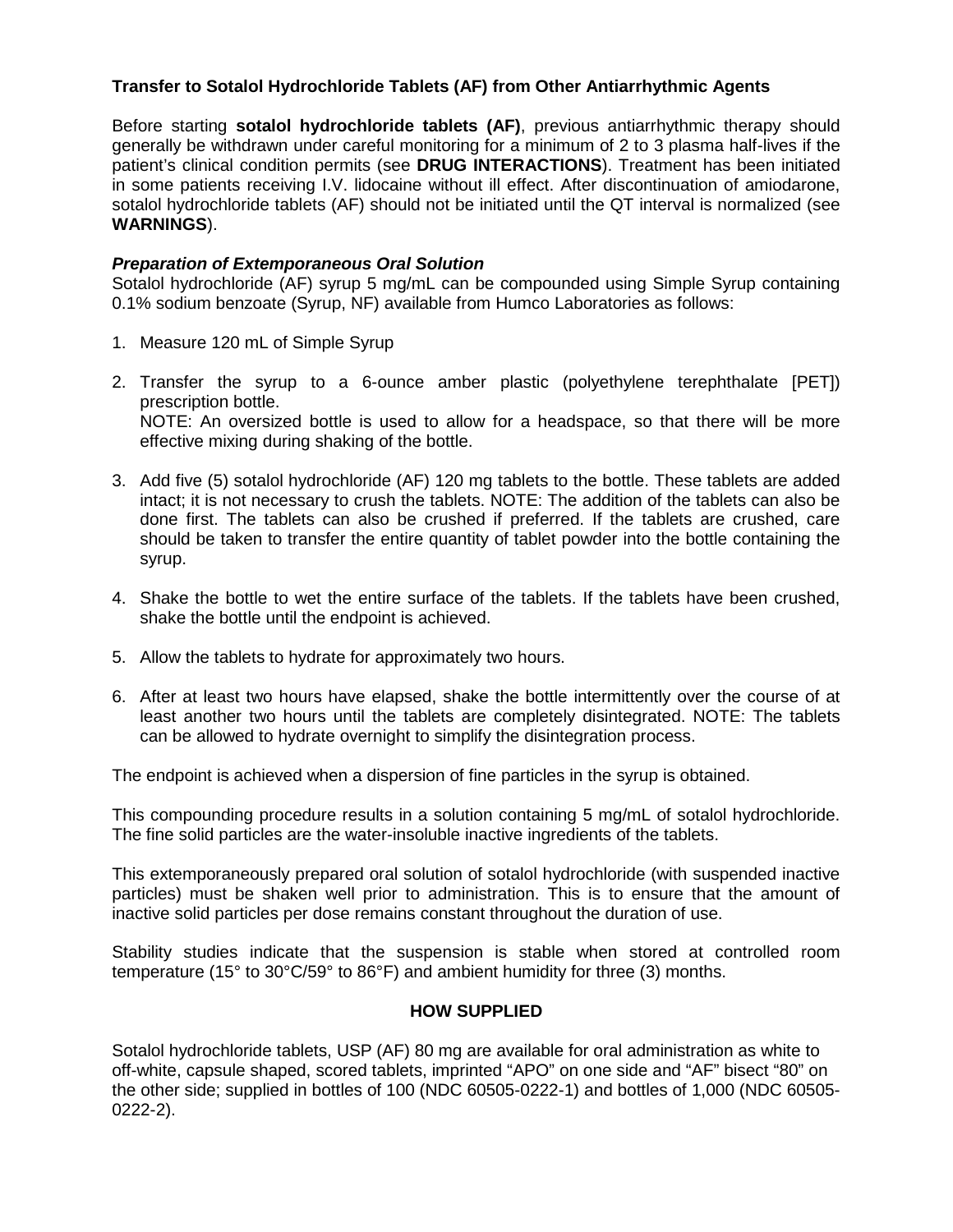Sotalol hydrochloride tablets, USP (AF) 120 mg are available for oral administration as white to off-white, capsule shaped, scored tablets, imprinted "APO" on one side and "AF" bisect "120" on the other side; supplied in bottles of 100 (NDC 60505-0223-1) and bottles of 1,000 (NDC 60505- 0223-2).

Sotalol hydrochloride tablets, USP (AF) 160 mg are available for oral administration as white to off-white, capsule shaped, scored tablets, imprinted "APO" on one side and "AF" bisect "160" on the other side; supplied in bottles of 100 (NDC 60505-0224-1) and bottles of 1,000 (NDC 60505- 0224-2).

Store at 20° to 25°C (68° to 77°F) [see USP Controlled Room Temperature]. Dispense in a tight, light-resistant container [see USP].

# **APOTEX INC. SOTALOL HYDROCHLORIDE TABLETS, USP (AF) 80 mg, 120 mg and 160 mg**

| <b>Manufactured for</b> |  |  |
|-------------------------|--|--|
| Apotex Corp.            |  |  |
| Weston, Florida         |  |  |
| 33326                   |  |  |
|                         |  |  |

Revised: July 2015

Rev. 2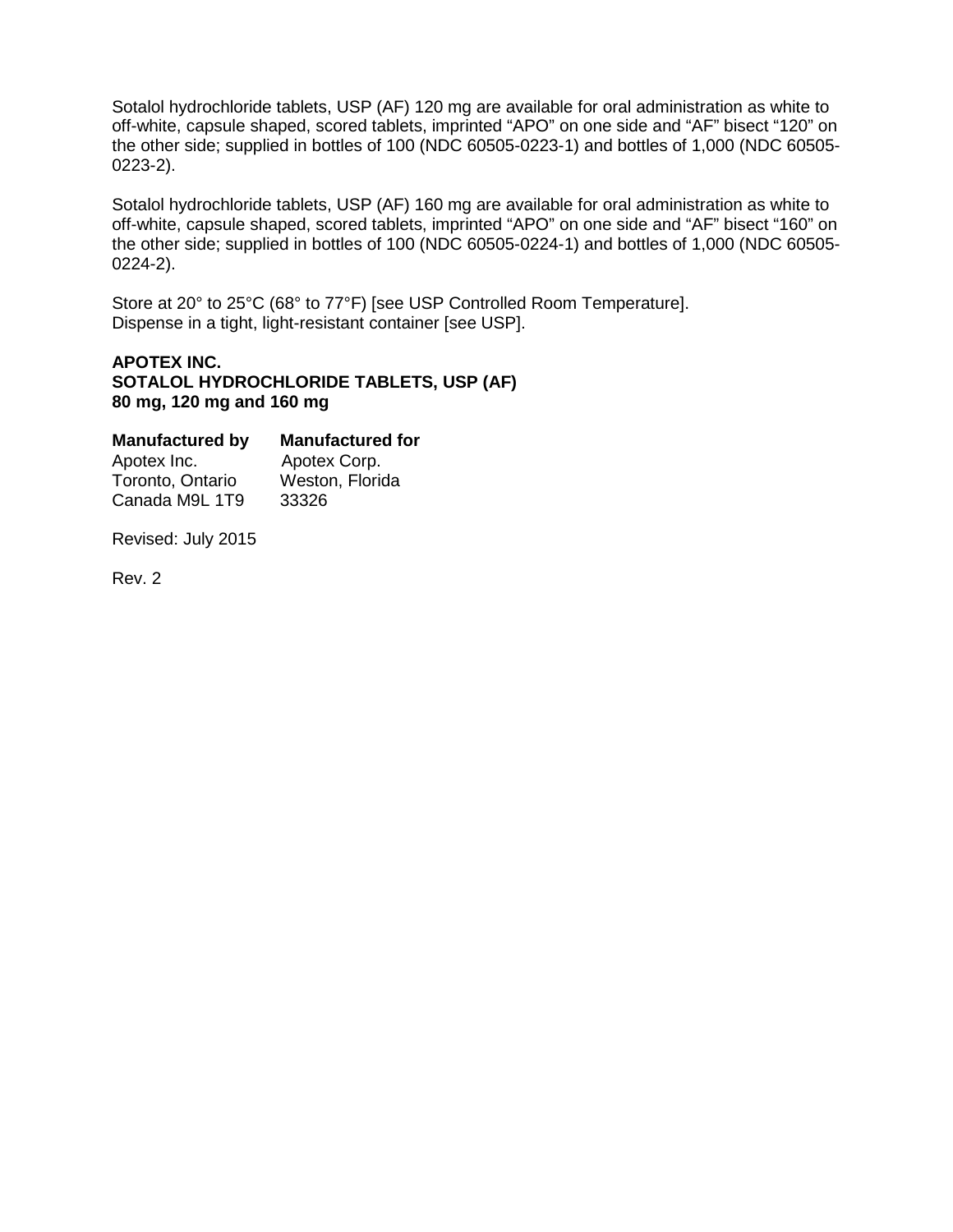## **PATIENT INFORMATION WHAT YOU SHOULD KNOW ABOUT SOTALOL HYDROCHLORIDE TABLETS, USP (AF) (soe' ta lol hye'' droe klor' ide)**

This summary contains important patient information that has been reviewed and approved by the U.S. Food and Drug Administration. This summary is not meant to take the place of your doctor's instructions. Read this patient information carefully before you start taking sotalol hydrochloride tablets, USP (AF). Each time you get a refill, you will receive patient information. Be sure to read it because it may contain new information that you need to know.

# **What is the most important information I should know about sotalol hydrochloride tablets, USP (AF)?**

Because you have irregular heartbeats (atrial fibrillation) that are troublesome to you, sotalol hydrochloride tablets (AF) have been prescribed to help your heart to beat in a more normal way. However, in some patients sotalol hydrochloride (AF) can cause a different type of abnormal heartbeat that can be dangerous, and in rare instances can even cause death. You may feel this different type of abnormal heartbeat as a fast beating of the heart with lightheadedness and fainting. The possibility of this different type of abnormal heartbeat is the reason you and your doctor have discussed whether your symptoms are troublesome enough for you to start taking sotalol hydrochloride tablets (AF).

Clinical studies using sotalol hydrochloride tablets (AF) have shown that the most important way to decrease your chance of getting this different type of dangerous abnormal heartbeat is for you to take the dose of sotalol hydrochloride tablets (AF) that is right for you. If this abnormal heartbeat occurs, it usually happens during the first few days of treatment. This is why you should be started on sotalol hydrochloride tablets (AF) in a hospital or another place where your heartbeat can be watched closely by health care professionals for the first few days. They can help you if problems occur. When sotalol hydrochloride (AF) is started this way, this different type of abnormal heartbeat is rare and the hospital staff is there to treat it.

It is important that when you go home, you take the exact dose the doctor prescribed for you. At any time while you are taking sotalol hydrochloride tablets (AF), watch for signs that you may be getting this different type of abnormal heartbeat and call your doctor if they occur. Call your doctor right away if you:

- faint,
- become dizzy, or
- have fast heartbeats.

If you cannot reach your doctor, go to the nearest hospital emergency room. Take your sotalol hydrochloride tablets (AF) with you and show them to the doctor or nurse.

Also, call your doctor right away if you have any of the following conditions:

- severe diarrhea
- unusual sweating
- vomiting
- less appetite than normal, or
- more thirst than normal.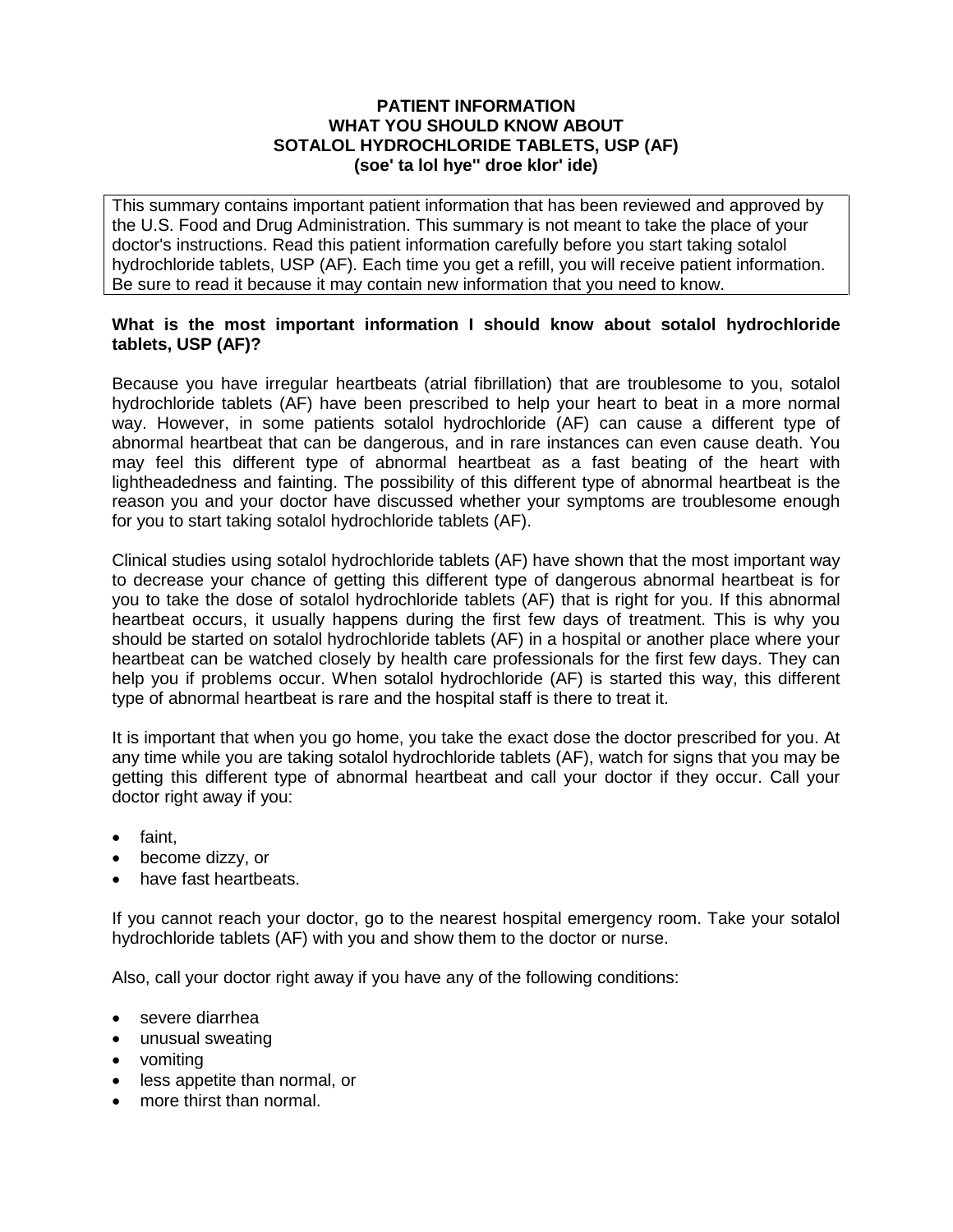These are conditions that will make you more likely to get the different type of abnormal heartbeat.

If you take sotalol hydrochloride (AF) with certain other medicines, you will increase your chance of getting this different type of abnormal heartbeat. These medicines are listed below under **"Who should not take sotalol hydrochloride tablets, USP (AF)?"**.

Once your doctor finds the right dose for you, always take that exact amount of sotalol hydrochloride (AF). Never take an extra dose and never skip a dose of sotalol hydrochloride tablets (AF).

### **What are sotalol hydrochloride tablets, USP (AF)?**

Sotalol hydrochloride tablets (AF) is a medicine that is given to patients with atrial fibrillation (irregular heartbeats). Atrial fibrillation happens when certain parts of the heart (the chambers known as atria) beat too fast or irregularly. When this happens, your heart cannot pump blood through your body as well as it should. This may make you feel weak and tired, or get out of breath easily. You may get an uncomfortable feeling in your chest and "fluttering" or "palpitations". Atrial fibrillation can be changed back (converted) to normal heart rhythm by an electric shock or by using certain medicines. However, atrial fibrillation can return. Sotalol hydrochloride tablets (AF) may help your heart stay beating regularly for a longer period of time.

This information about sotalol hydrochloride tablets (AF) was developed to ensure that you and your doctor get the right information about your type of irregular heartbeats. Consult your doctor before you accept any other sotalol product that does not provide this patient information.

### **Who should not take sotalol hydrochloride tablets, USP (AF)?**

Sotalol hydrochloride tablets (AF) are not for everyone with irregular heartbeats (atrial fibrillation). This is why you and your doctor need to discuss the benefits and risks of sotalol hydrochloride tablets (AF) and whether your symptoms are troublesome enough for you to start taking sotalol hydrochloride tablets (AF).

Do not take sotalol hydrochloride tablets (AF) if you:

- have serious kidney problems or are on kidney dialysis;
- have lung disease causing shortness of breath (such as asthma, chronic bronchitis or emphysema);
- have symptoms of heart failure (such as shortness of breath when you exercise or are physically active and swelling of the ankles or legs);
- have a very slow heart beat and do not have an implanted artificial pacemaker;

Taking certain other medicines with sotalol hydrochloride tablets (AF) can increase the chance that you will get the dangerous abnormal heartbeat discussed in **"What is the most important information I should know about sotalol hydrochloride tablets, USP (AF)?"**. These include medicines used to treat abnormal heart rhythms and some other heart problems as well as medicines used to treat depression and other mental problems, night-time heartburn, asthma and infections. Therefore, you should be sure to tell your health care provider about all prescription and non-prescription medicines you are taking, as well as vitamins, dietary supplements, and any natural or herbal remedies. In addition, tell your doctor about any problems you have with your heart or kidneys.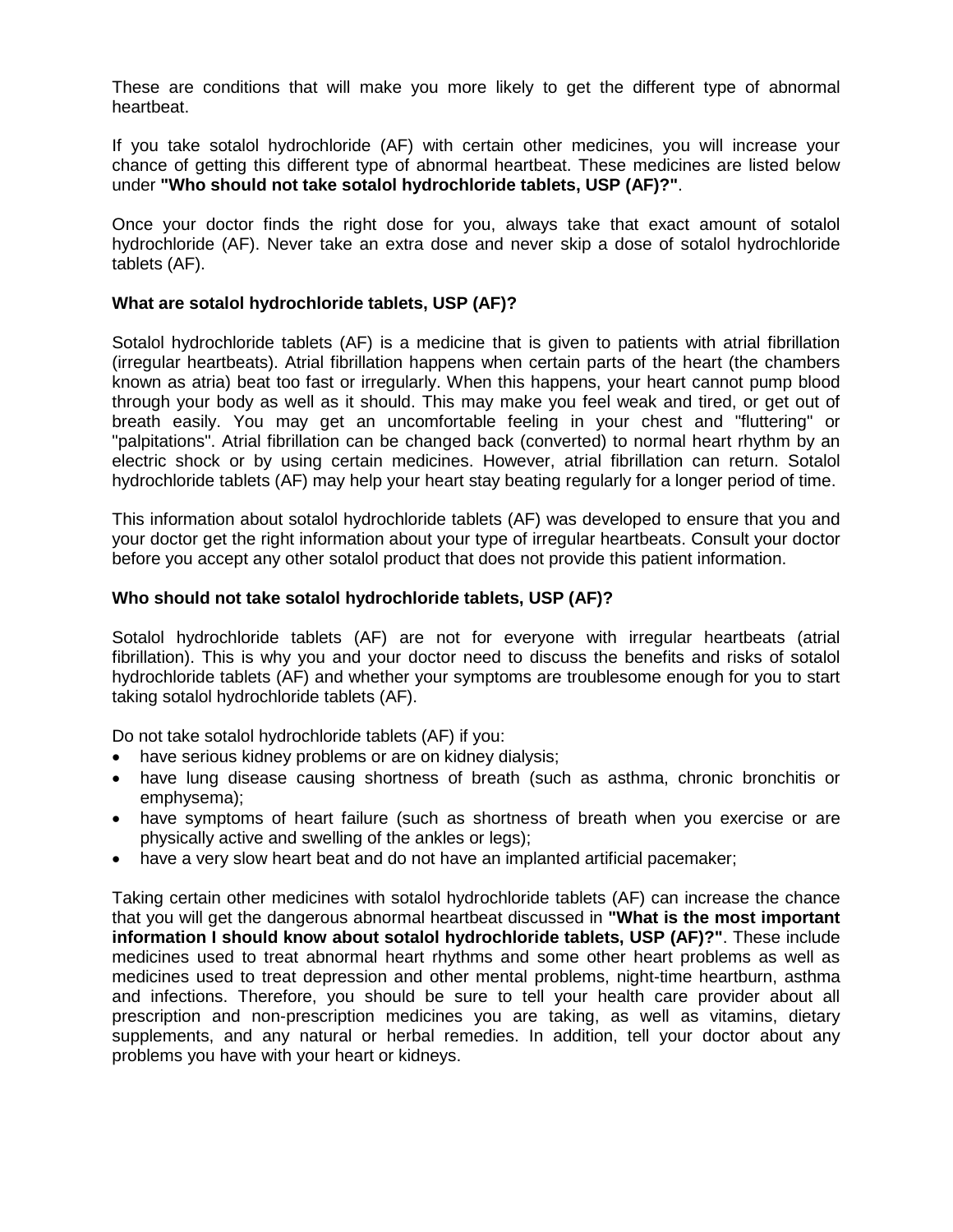If you are pregnant, you should know that there is no information about the safety of sotalol hydrochloride (AF) in pregnant women. Some reports indicate that sotalol hydrochloride is passed into the breast milk. Women who are taking sotalol hydrochloride tablets (AF) should not breast feed a child.

# **How should I take sotalol hydrochloride tablets, USP (AF)?**

Your doctor will start you on sotalol hydrochloride (AF) in the hospital and will check your heart rhythm for the first 2 or more days of treatment. This will allow your doctor to find the right dose for you. Always take the exact amount your doctor prescribes. Never change your sotalol hydrochloride tablets (AF) dose unless your doctor tells you to. Your doctor will do regular tests to check that the amount you're taking is still right for you.

Keep taking your sotalol hydrochloride tablets (AF) until your doctor tells you to stop. Keep taking it even if you feel fine. However, never take an extra dose of sotalol hydrochloride tablets (AF) even if you do not feel well. When it is time to stop taking sotalol hydrochloride tablets (AF), your doctor will give you instructions on how to gradually reduce your dose over a period of 1 to 2 weeks.

You may take sotalol hydrochloride tablets (AF) with or without food. However, it is important to take sotalol hydrochloride tablets (AF) at the same time every day. This gives your heart a steady supply of the medicine. It might be helpful to take sotalol hydrochloride tablets (AF) at the same time as something you regularly do every day.

If you are taking an antacid containing aluminum or magnesium to treat heartburn or upset stomach wait at least 2 hours after your dose of sotalol hydrochloride tablets (AF) before you take the antacid.

Never try to make up for a missed dose of sotalol hydrochloride tablets (AF). You could increase your chance of getting the different type of abnormal heartbeat. If you miss taking a dose of sotalol hydrochloride tablets (AF), just take your normal amount at the next scheduled time.

If you take more sotalol hydrochloride tablets (AF) than you should have, call your doctor right away. If you cannot reach your doctor, go to the nearest hospital emergency room. Take your sotalol hydrochloride tablets (AF) with you to show to the doctor or nurse.

# **What should I avoid while taking sotalol hydrochloride tablets, USP (AF)?**

Certain other medicines taken with sotalol hydrochloride tablets (AF) may increase the chance that you will get the dangerous abnormal heartbeat (see **"Who should not take sotalol hydrochloride tablets, USP (AF)?"**). Do not take sotalol hydrochloride tablets (AF) with these medicines. Before you start taking sotalol hydrochloride tablets (AF) tell your doctor about all prescription and non-prescription medicines you are taking (see also **"Who should not take sotalol hydrochloride tablets, USP (AF)?"**). Once you begin taking sotalol hydrochloride tablets (AF), do not start taking any new medicines until you check with your doctor.

Carry a list of all the medicines and supplements you take. If you have to go to the hospital or are treated by new or different health care providers, tell them you are taking sotalol hydrochloride tablets (AF) and show them the list of other medicines you take. They need this information to make sure your medicines are safe to take at the same time.